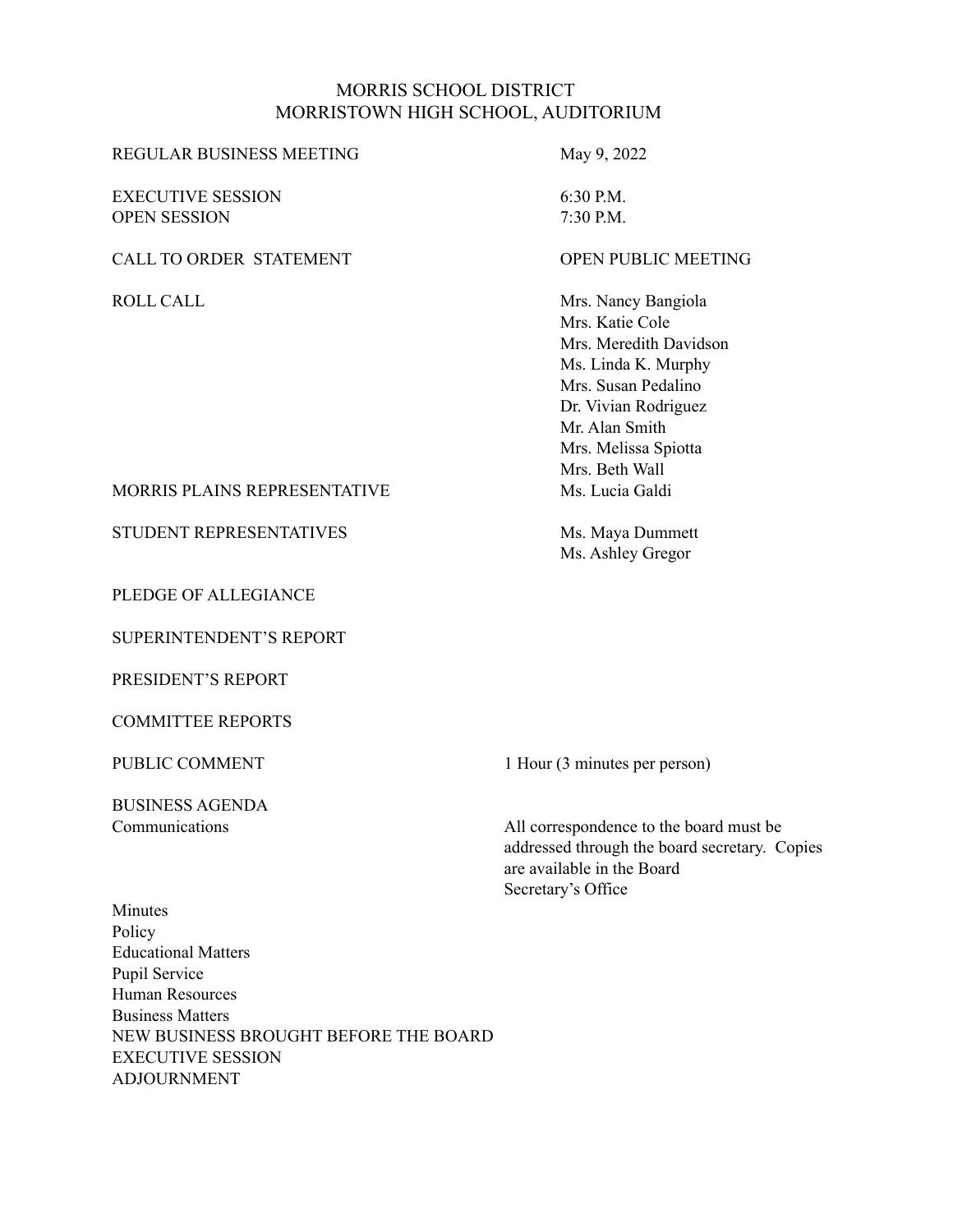#### *EXECUTIVE SESSION*

Motion #1 AUTHORIZING EXECUTIVE SESSION

WHEREAS, while the Sen. Byron M. Baer Open Public Meetings Act (N.J.S.A. 10:4-6 et seq.) requires all meetings of the Morris School District Board of Education to be held in public, N.J.S.A. 10:4-12(b) sets forth nine (9) types of matters that may lawfully be discussed in "Executive Session," without the public being permitted to attend, and

WHEREAS, the Board has determined that three (3) issues are permitted by N.J.S.A. 10:4-12(b) to be discussed without the public in attendance and shall be discussed during an Executive Session to be held on May 9, 2022 at 6:30 P.M, and

WHEREAS, the nine (9) exceptions to open public meetings set forth in N.J.S.A. 10:4-12(b) are listed below, and next to each exception is a box which will be marked when the issues to be privately discussed fall within that exception, and after each exception is a space where additional information that will disclose as much information about the discussion as possible without undermining the purpose of the exception shall be written:

 $\boxtimes$  "(1) Any matter which, by express provision of Federal law, State statute or rule of court shall be rendered confidential or excluded from public discussion." The nature of the matter, described as specifically as possible without undermining the need for confidentiality are: Student Matters

 $\Box$  "(2) Any matter in which the release of information would impair a right to receive funds from the federal government." The nature of the matter, described as specifically as possible without undermining the need for confidentiality is:

 $\Box$  "(3) Any material the disclosure of which constitutes an unwarranted invasion of individual privacy such as any records, data, reports, recommendations, or other personal material of any educational, training, social service, medical, health, custodial, child protection, rehabilitation, legal defense, welfare, housing, relocation, insurance and similar program or institution operated by a public body pertaining to any specific individual admitted to or served by such institution or program, including but not limited to information relative to the individual's personal and family circumstances, and any material pertaining to admission, discharge, treatment, progress or condition of any individual, unless the individual concerned (or, in the case of a minor or incompetent, his guardian) shall request in writing that the same be disclosed publicly." The nature of the matter, described as specifically as possible without undermining the need for confidentiality is:

 $\Box$  "(4) Any collective bargaining agreement, or the terms and conditions of which are proposed for inclusion in any collective bargaining agreement, including the negotiation of terms and conditions with employees or representatives of employees of the public body." The collective bargaining contract(s) discussed are between (1) the Board and the Morris School District Administrators Association.

 $\Box$  "(5) Any matter involving the purchase lease or acquisition of real property with public funds, the setting of bank rates or investment of public funds where it could adversely affect the public interest if discussion of such matters were disclosed." The nature of the matter, described as specifically as possible without undermining the need for confidentiality is: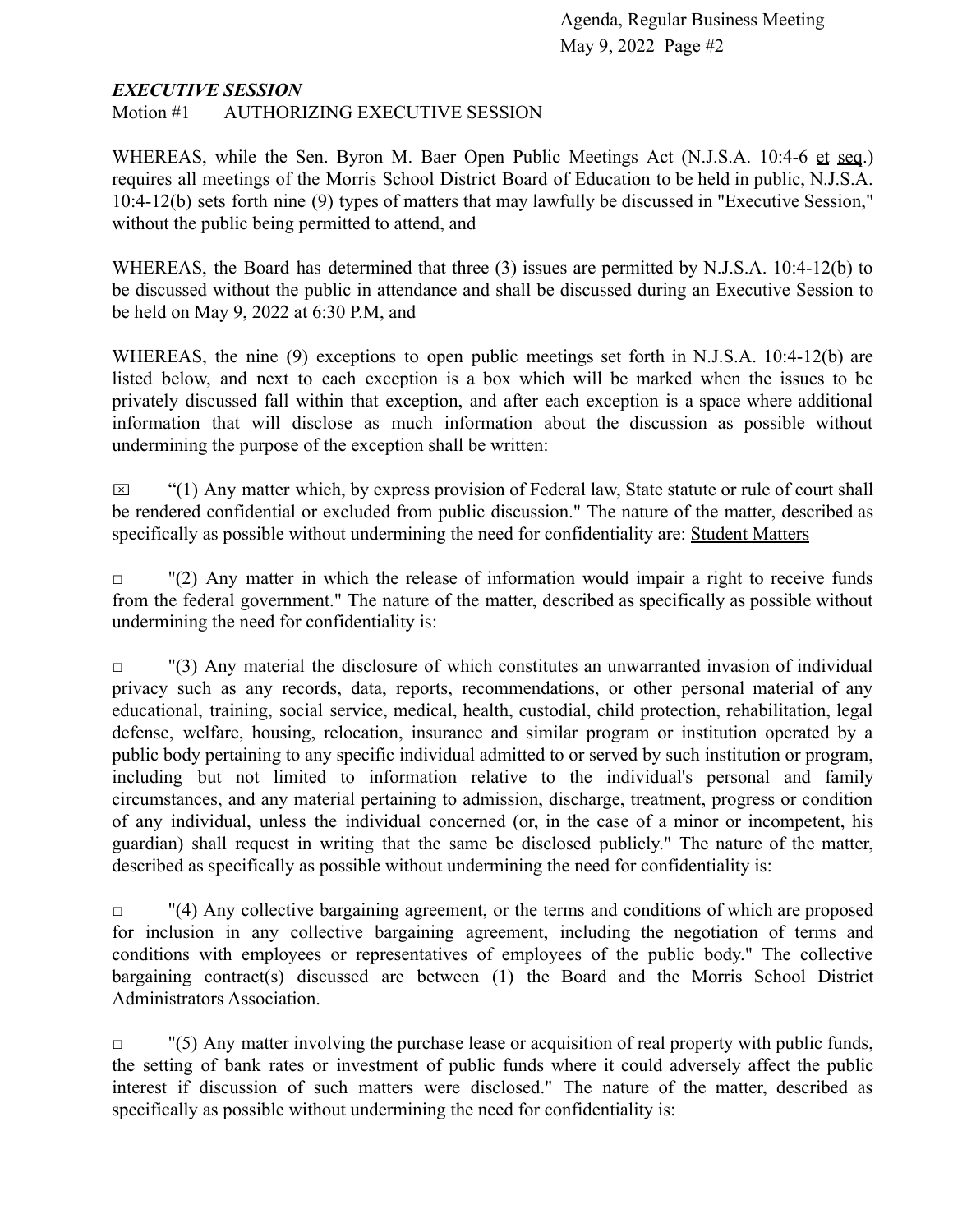$\Box$  "(6) Any tactics and techniques utilized in protecting the safety and property of the public provided that their disclosure could impair such protection. Any investigations of violations or possible violations of the law." The nature of the matter, described as specifically as possible without undermining the need for confidentiality is:

 $\Box$  "(7) Any pending or anticipated litigation or contract negotiation in which the public body is or may become a party. Any matters falling within the attorney-client privilege, to the extent that confidentiality is required in order for the attorney to exercise his ethical duties as a lawyer." The parties to and docket numbers of each item of litigation and/or the parties to each contract discussed are and the nature of the discussion, described as specifically as possible without undermining the need for confidentiality is:

 $\boxtimes$  "(8) Any matter involving the employment, appointment, termination of employment, terms and conditions of employment, evaluation of the performance, promotion or disciplining of any specific prospective public officer or employee or current public officer or employee employed or appointed by the public body, unless all individual employees or appointees whose rights could be adversely affected request in writing that such matter or matters be discussed at a public meeting." Subject to the balancing of the public's interest and the employee's privacy rights under South Jersey Publishing Co. v. New Jersey Expressway Authority, 124 N.J. 478 (1991), the employee(s) and nature of the discussion, described as specifically as possible without undermining the need for confidentiality are:

 $\Box$  "(9) Any deliberation of a public body occurring after a public hearing that may result in the imposition of a specific civil penalty upon the responding party or the suspension or loss of a license or permit belonging to the responding party as a result of an act of omission for which the responding party bears responsibility." The nature of the matter, described as specifically as possible without undermining the need for confidentiality is:

WHEREAS, the length of the Executive Session is estimated to be sixty (60) minutes after which the public meeting of the Board shall (select one)  $\Box$  reconvene and immediately adjourn or  $\Box$  reconvene and proceed with business where formal action will be taken.

NOW, THEREFORE, BE IT RESOLVED that the Morris School District Board of Education will go into Executive Session for only the above stated reasons; and

BE IT FURTHER RESOLVED that the Board hereby declares that its discussion of the aforementioned subject(s) will be made public at a time when the public's interest in disclosure is greater than any privacy or governmental interest being protected from disclosure.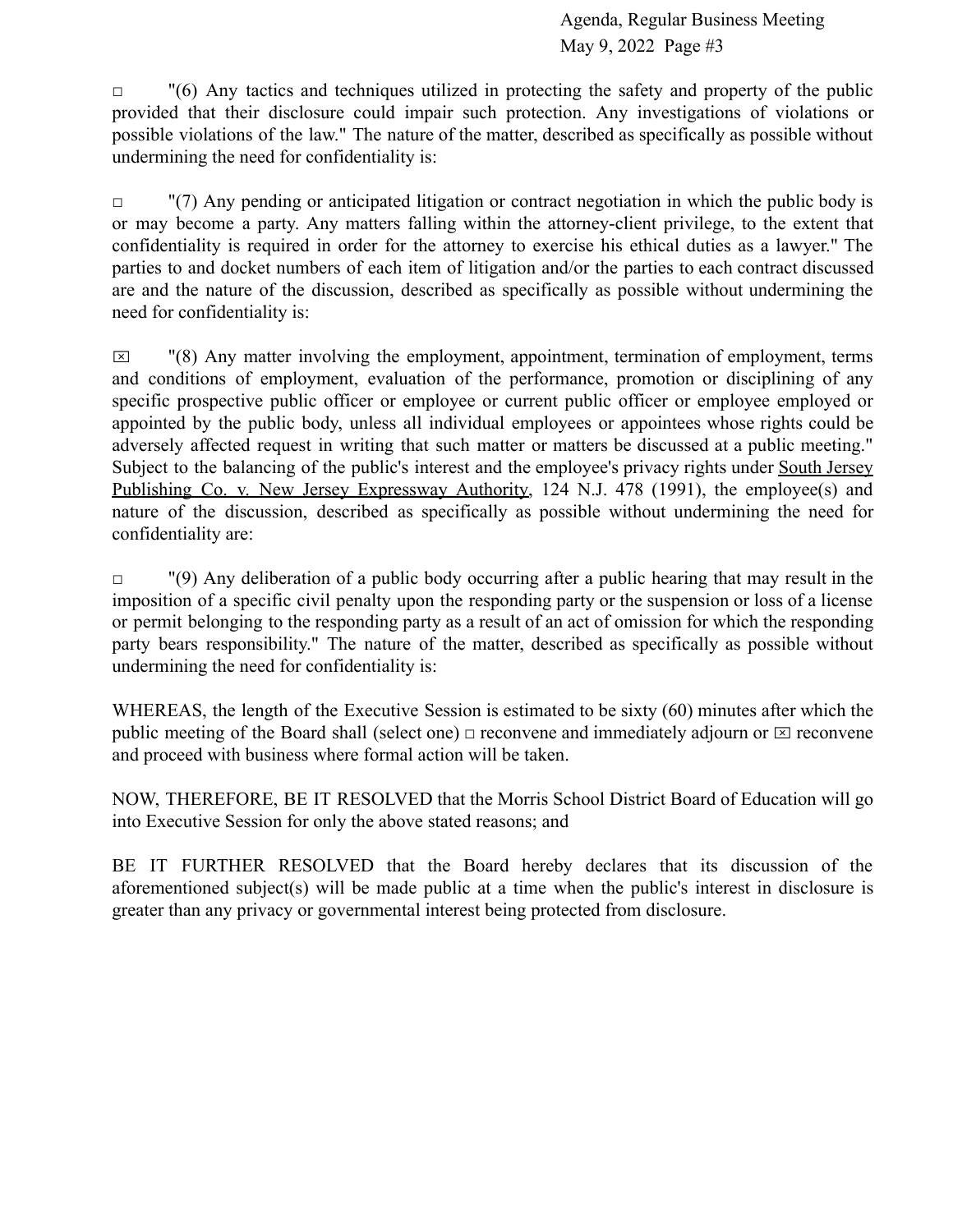# **MINUTES**

Motion #1 that upon the recommendation of the Interim Superintendent, the Board of Education, approve executive session minutes from the regular business meeting of:

April 25, 2022

Motion #2 that upon the recommendation of the Interim Superintendent, the Board of Education, approve minutes from the regular business meeting of:

April 25, 2022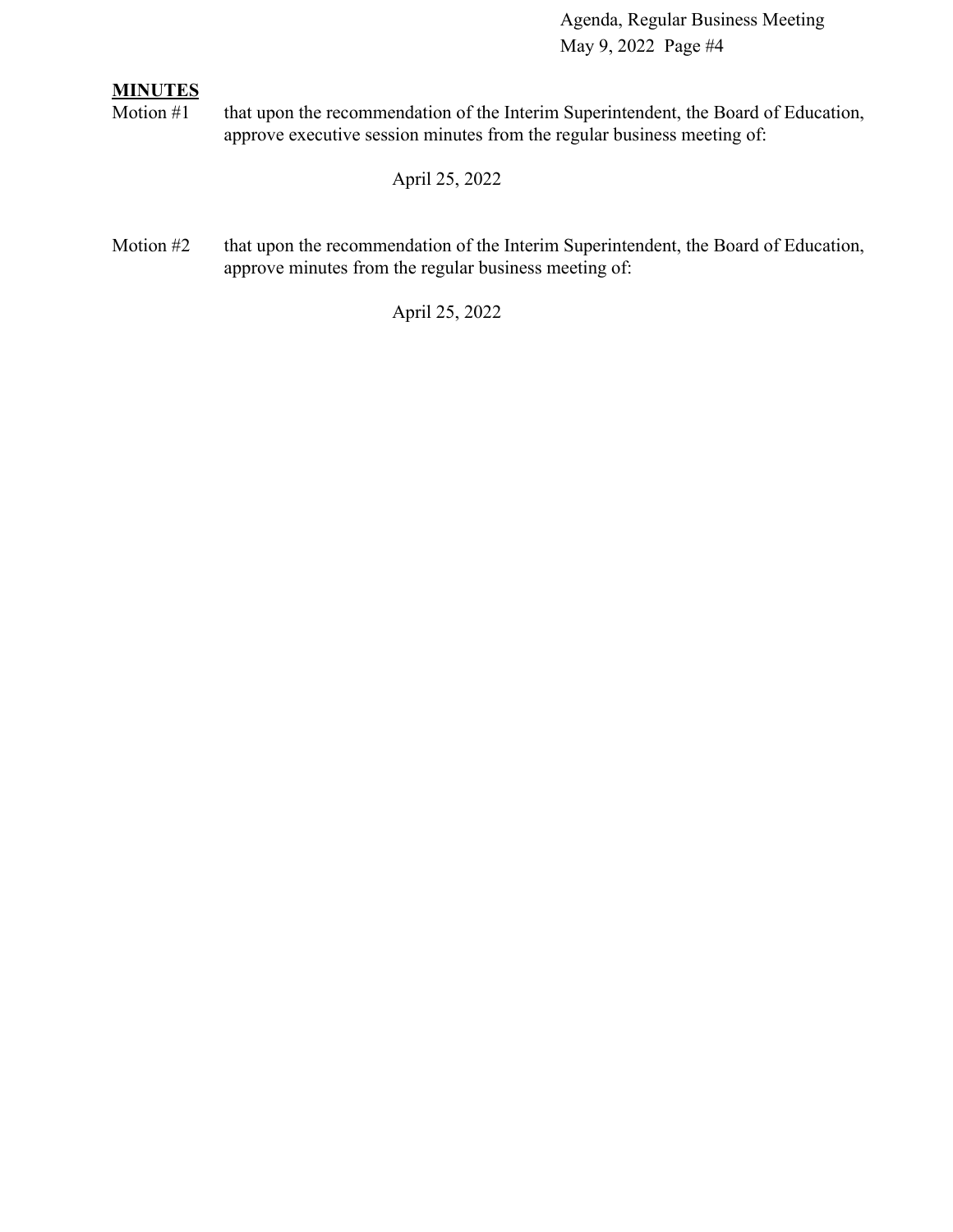#### **POLICY** *DISTRICT SECOND READING*

Motion #1 that upon the recommendation of the Interim Superintendent, the Board of Education approve for second reading the following new/revised bylaws/policies/regulations:

> [2415.05 Student surveys, analysis, evaluations, examinations, testing or treatment](https://docs.google.com/document/d/137gn3lVGXJeBsykUxIKXI6Z0CvRW0qoO/edit?usp=sharing&ouid=116999334560462810204&rtpof=true&sd=true) [2421 Career and Technical Education](https://drive.google.com/file/d/10QZY2hlljX5P96LrBwVkmtP5UmS3uGeO/view?usp=sharing) [2431.4 Prevention and treatment of sports-related concussions and head injuries](https://docs.google.com/document/d/1hnAutvBWPFqH3BDfYrmtHGgwxqp0C5ID/edit?usp=sharing&ouid=116999334560462810204&rtpof=true&sd=true) [2431.8 Varsity Letters for Interscholastic Extracurricular Activities](https://drive.google.com/file/d/1nLnHppj7X_5WbBiR6dkekrthXKXkYG97/view?usp=sharing) [2451 Adult High School](https://docs.google.com/document/d/1w1RHZjosXzmTC3wl9Ny76GPcIqKpG9iy/edit?usp=sharing&ouid=116999334560462810204&rtpof=true&sd=true) [2270 Religion in Schools](https://drive.google.com/file/d/1EF4w2YPIM6u8ExnK-Vn80b14zpDd4M7k/view?usp=sharing) [5111 Eligibility of Resident/NonResident Pupils](https://drive.google.com/file/d/11489mlO9FSx8TGTrJd5_eMjcIpKe1xCl/view?usp=sharing) [5337 Service Animals](https://drive.google.com/file/d/1icbbOS2TnCg0NAg_aCOTRAz0HvM_t9CH/view?usp=sharing) [5339 Screening for Dyslexia](https://drive.google.com/file/d/1BZRuF2yhDC3rm8iO96SHbUqYTIlkWOUb/view?usp=sharing) [5350 Student Suicide Prevention and Promotion of Mental Health](https://docs.google.com/document/d/1aIW0DOF_7SICrgv41iWgagS0O1lumj-n/edit?usp=sharing&ouid=116999334560462810204&rtpof=true&sd=true) [5460 High School Graduation](https://drive.google.com/file/d/1CC8jARyFXTJT8hAQajYNohcTAyasl9k2/view?usp=sharing) [5516.1 Student Tracking Devices](https://drive.google.com/file/d/1kuD49RSaBi1M8CcXWWQsSneXYjaZjoAY/view?usp=sharing) [5517 School District Issued Student Identification Cards](https://drive.google.com/file/d/1DjLtssvVAVP46H7cGf4JcfmbKdAFhIvD/view?usp=sharing) [5541 Anti-hazing](https://drive.google.com/file/d/1mRNrU5tuqzqgTLTxqgN7OkWPNjXB_mRN/view?usp=sharing) [5601 School Clearance Following a Crisis Situation](https://drive.google.com/file/d/1ess1zh0K_P_TRDTbYPzBAP1JEWchgRnX/view?usp=sharing) [5610 Suspension](https://drive.google.com/file/d/1nGebrIJm3X_GQKDAf_sAz6m9zKvCFJsv/view?usp=sharing) [5620 Expulsion](https://drive.google.com/file/d/17dEGZqBq3QNiKyPQluebZgD8O9cDrI2b/view?usp=sharing) [5514 Student Use of Vehicles on School Grounds](https://drive.google.com/file/d/1rzB1nDh4nowsY5bU4lTg55MXntXj7rDu/view?usp=sharing) [6360 Political Contributions](https://drive.google.com/file/d/15TyRUSWqTc8oyxGFTj3z9dGmMMTYFhKU/view?usp=sharing) [6440 Cooperative Purchasing](https://drive.google.com/file/d/1CePq51sKdQblPniv6qFnurbLKkJEWp0t/view?usp=sharing) [6470.01 Electronic Funds Transfer and Claimant Certification](https://drive.google.com/file/d/1b2pWaslzty9-rT7k8GkVrBYqo24WDAvD/view?usp=sharing) [7100 Long-Range Facilities Planning](https://drive.google.com/file/d/1ikgOYg87ObPrVGn9cQ13v2Kg4Mf2QxNj/view?usp=sharing) [7101 Educational Adequacy of Capital Projects](https://drive.google.com/file/d/1p_tavn4i-MaTwNGGNC-dfLHK8mgotMhF/view?usp=sharing) [7102 Site Selection and Acquisition](https://drive.google.com/file/d/1kZG7PSGSYC-z4a3sbKwd6byiQIZa4_MS/view?usp=sharing) [7130 School Closing](https://drive.google.com/file/d/1qpcD3ILVzGn9oZBbZsiHBeK7WDkVDWe6/view?usp=sharing) [7243 Supervision of Construction](https://drive.google.com/file/d/1l1P9LrREjQUhfaxCzPTmlEbStDh9Gep8/view?usp=sharing) [7300 Disposition of Property](https://drive.google.com/file/d/1t74jkrjbaenV31PpBPu5azqCOhlUZj__/view?usp=sharing) [7425 Lead Testing of Water in School](https://drive.google.com/file/d/1y7fK_I41bJ-wfXW3xM0mXMt53559naXZ/view?usp=sharing) [7432 Eye Protection](https://drive.google.com/file/d/1sr17OBd90kJxXKeLV_5igzveIaXJL0Fi/view?usp=sharing) [7440 School District Security](https://drive.google.com/file/d/1BEiqbDTmTiJOVPfFapOgecPPEYevscJX/view?usp=sharing)

[7450 Property Inventory](https://drive.google.com/file/d/1tTPpeVJvNFQAgOce3VsBwnbvioW77dRg/view?usp=sharing)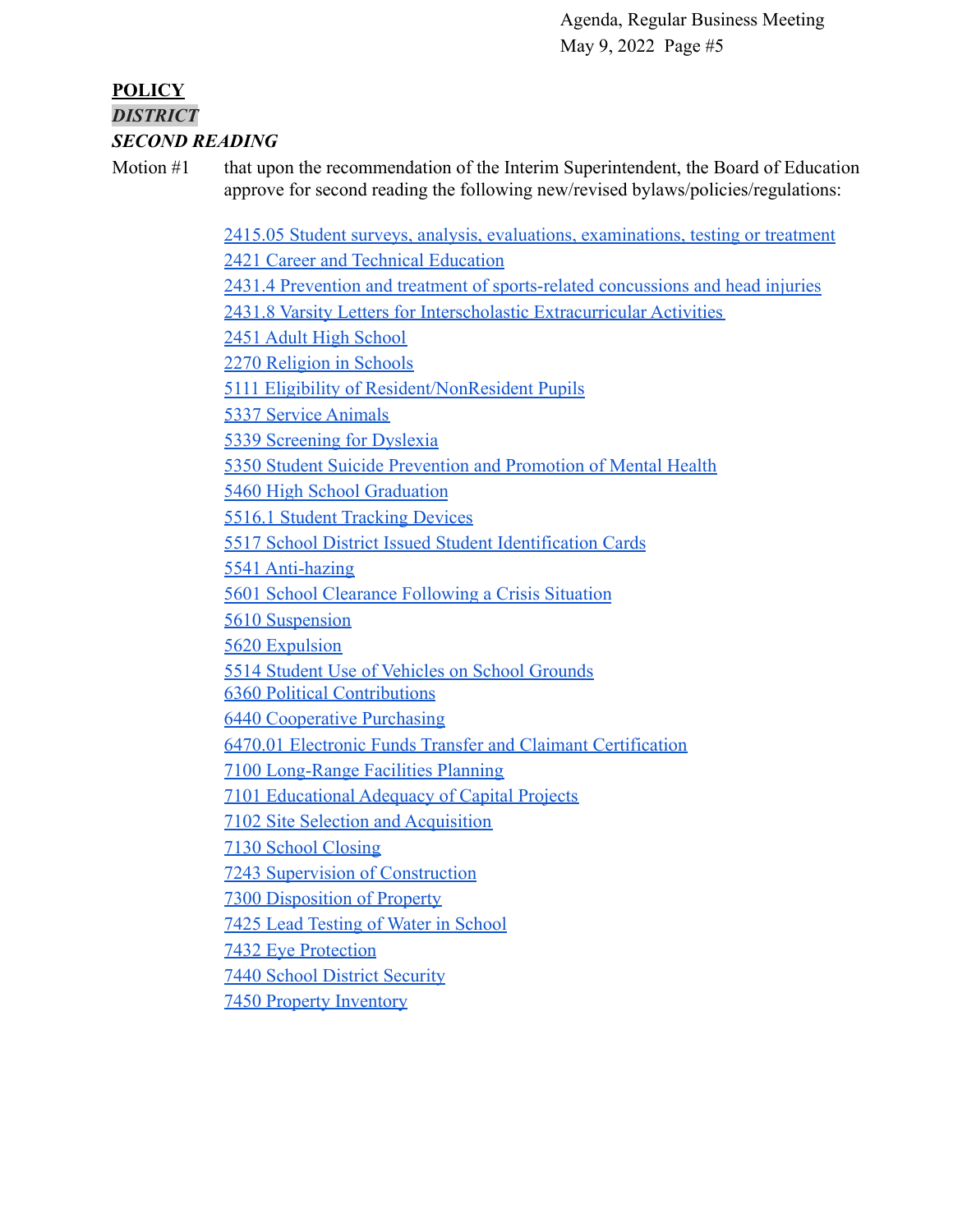# **EDUCATIONAL MATTERS**

# *DISTRICT*

#### *HARASSMENT, INTIMIDATION, AND BULLYING REPORT*

Motion #1 that, upon the recommendation of the Interim Superintendent, the Board of Education accept the Harassment, Intimidation, and Bullying report for the period ending, April 25, 2022.

# *9-12*

# *FIELD TRIPS*

Motion #2 that, upon the recommendation of the Interim Superintendent, and the Board Curriculum Committee, the Board of Education approve the following field trips. [\(See attached Educational folder\)](https://drive.google.com/file/d/1GWWQm-O_MP-SGYzZolxVodAFEatCr0Rn/view?usp=sharing)

# *DISTRICT*

# *CURRICULUM DEVELOPMENT 2021*

Motion #3 that, upon the recommendation of the Interim Superintendent, and the Board Curriculum Committee, the Board of Education approve the following curriculum development (See attached Educational folder)

| <b>Approval Date</b> | Course                           | Grade<br>Level | <b>Purpose of Revision</b>                       | <b>Funding</b> |
|----------------------|----------------------------------|----------------|--------------------------------------------------|----------------|
| August 2022          | Ceramics                         | 6              | State mandated revision                          | Local          |
| August 2022          | General Art 7                    | 7              | State mandated revision                          | Local          |
| August 2022          | Connected Art 7                  | 7              | State mandated revision                          |                |
| August 2022          | Culinary Arts 2                  | $9 - 12$       | State mandated revision                          | Local          |
| August 2022          | <b>ESL Science</b>               | $\overline{3}$ | Revision to include ELL supports in Science 3-5  | Local          |
| August 2022          | <b>ESL Science</b>               | 4              | Revision to include ELL supports in Science 3-5  | Local          |
| August 2022          | <b>ESL Science</b>               | 5              | Revision to include ELL supports in Science 3-5  | Local          |
| August 2022          | <b>ESL Spanish Language Arts</b> | $\overline{3}$ | Support Spanish literacy in bilingual classrooms | Local          |
| August 2022          | <b>ESL Spanish Language Arts</b> | $\overline{4}$ | Support Spanish literacy in bilingual classrooms | Local          |
| August 2022          | ESL Spanish Language Arts        | 5              | Support Spanish literacy in bilingual classrooms | Local          |
| August 2022          | ELL4                             | $9 - 12$       | Revision and update to align with WIDA 2020      | Local          |
| August 2022          | English $1A &$ Honors            | 9              | State mandated revision                          | Local          |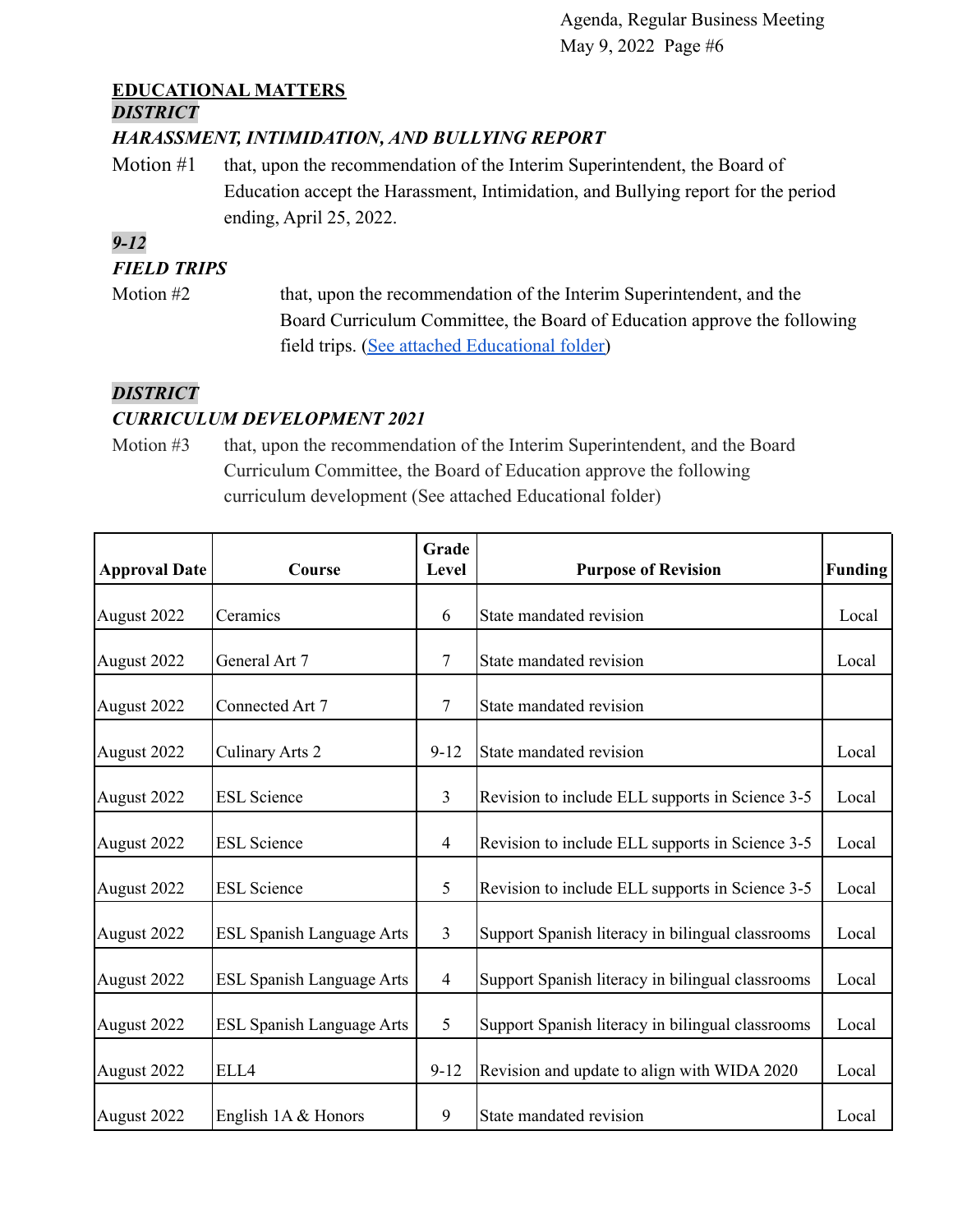| August 2022 | English 2A & Honors                | 10       | State mandated revision                               | Local |
|-------------|------------------------------------|----------|-------------------------------------------------------|-------|
| August 2022 | English 3A & Honors                | 11       | State mandated revision                               | Local |
| August 2022 | African American Literature<br>A/H | 12       | State mandated revision                               | Local |
| August 2022 | Bach to Rock and Beyond            | $9 - 12$ | New course                                            | Local |
| August 2022 | <b>Musical Theater</b>             | 8        | New course                                            | Local |
| August 2022 | Band                               | $6 - 8$  | State mandated revision                               | Local |
| August 2022 | Patient Care<br>Communication      | $9 - 12$ | New course                                            | Local |
| August 2022 | Aerospace Engineering              | $9 - 12$ | State mandated revision                               | Local |
| August 2022 | Nanoscale Engineering              | $9 - 12$ | State mandated revision                               | Local |
| August 2022 | Forensics                          | $9 - 12$ | State mandated revision                               | Local |
| August 2022 | Neuroscience                       | $9 - 12$ | State mandated revision                               | Local |
| August 2022 | <b>AP Biology</b>                  | $9 - 12$ | State mandated revision                               | Local |
| August 2022 | AP Human Geography                 | $9 - 12$ | Update to align with recent college board<br>revision | Local |
| August 2022 | AP Psychology                      | $9 - 12$ | Update to align with recent college board<br>revision | Local |
| August 2022 | AP Macroeconomics                  | $9 - 12$ | Update to align with recent college board<br>revision | Local |
| August 2022 | <b>Gender Studies</b>              | $9 - 12$ | State mandated revision                               | Local |
| August 2022 | Human Mind (Intro to<br>Psych)     | $9 - 12$ | State mandated revision                               | Local |
| August 2022 | How Sports Explain the<br>World    | $9 - 12$ | State mandated revision                               | Local |
| August 2022 | <b>US History 1A</b>               | $9-12$   | Revision to align to thematic approach                | Local |
| August 2022 | Photographic Imaging 2             | $9 - 12$ | State mandated revision                               | Local |
| August 2022 | Broadcasting 2                     | $9-12$   | State mandated revision                               | Local |
| August 2022 | Media Literacy                     | K        | Integrate;<br>https://neptunenavigate.com/forschools/ | Local |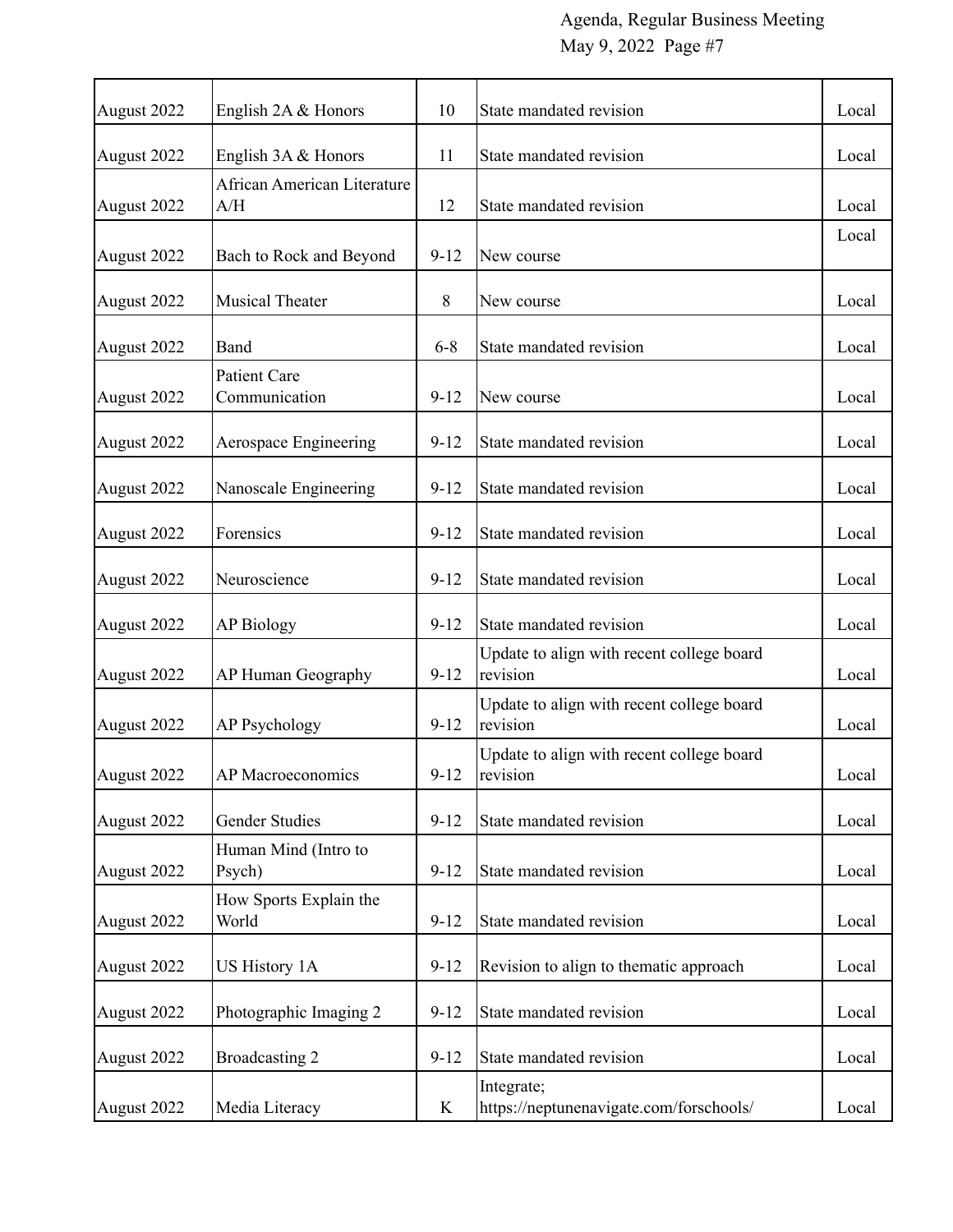| August 2022 | Media Literacy             | $\mathbf{1}$   | Integrate;<br>https://neptunenavigate.com/forschools/                                                                    | Local |
|-------------|----------------------------|----------------|--------------------------------------------------------------------------------------------------------------------------|-------|
| August 2022 | Media Literacy             | $\mathfrak{Z}$ | Integrate;<br>https://neptunenavigate.com/forschools/                                                                    | Local |
| August 2022 | Navigating Digital Systems | 6              | Integrate;<br>https://neptunenavigate.com/forschools/                                                                    | Local |
| August 2022 | Media Literacy             | 9              | Integrate;<br>https://neptunenavigate.com/forschools/                                                                    | Local |
| August 2022 | Engineering & Robotics I   | $9 - 12$       | State mandated revision                                                                                                  | Local |
| August 2022 | Engineering & Robotics II  | $9 - 12$       | State mandated revision                                                                                                  | Local |
| August 2022 | CAD <sub>1</sub>           | $9-12$         | State mandated revision                                                                                                  | Local |
| August 2022 | Spanish                    | $\overline{7}$ | Revision and update of 7th grade Spanish<br>curriculum incorporating NJSLS into the MSD<br><b>Rubicon Atlas Platform</b> | Local |
| August 2022 | Italian                    | 6              | Revision and update incorporating NJSLS into<br>the MSD Rubicon Atlas Platform.                                          | Local |
| August 2022 | French                     | 6              | Revision and update of incorporating NJSLS into<br>the MSD Rubicon Atlas Platform.                                       |       |
| August 2022 | Spanish 3                  | $9 - 12$       | State mandated revision                                                                                                  | Local |
| August 2022 | Italian 3                  | $9 - 12$       | State mandated revision                                                                                                  | Local |
| August 2022 | French 3                   | $9 - 12$       | State mandated revision                                                                                                  | Local |
| August 2022 | Chinese 3                  | $9-12$         | State mandated revision                                                                                                  | Local |
| August 2022 | Latin 3                    | $9-12$         | State mandated revision                                                                                                  | Local |

# *DISTRICT*

# *COMMUNITY SCHOOL - ADULT SCHOOL 2021-2022 (revision)*

Motion #4 that, upon recommendation of the Interim Superintendent, the Board of Education approve the following additional course and instructor for the Spring 2022 semester of the Community School Adult School programming. (Fees paid from collected tuitions. [\(See attached Educational folder\)](https://drive.google.com/file/d/1CFlpwuuOsrzlNcnZq8idIybZty8KUWDN/view?usp=sharing)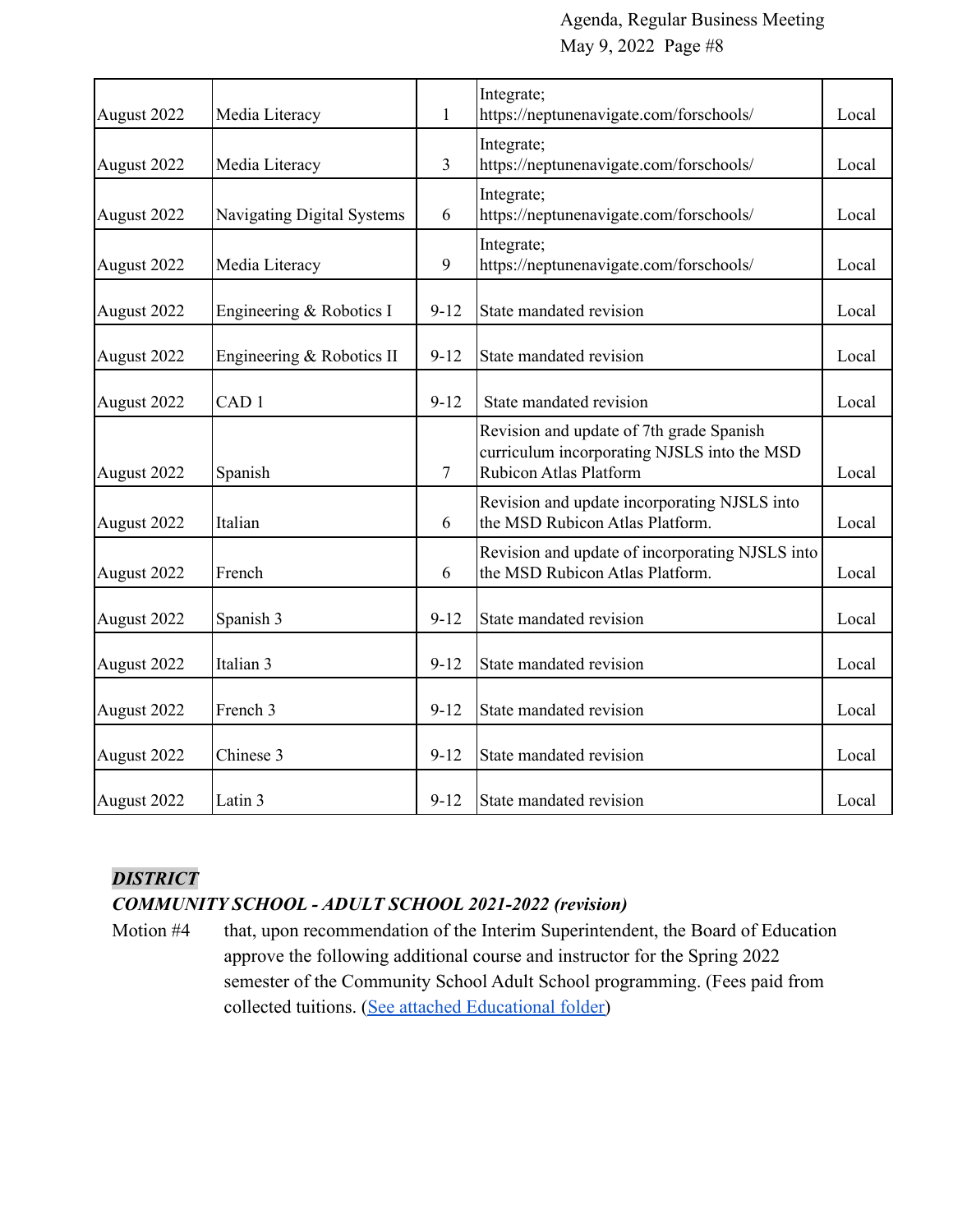# **PUPIL SERVICES**

#### *OUT OF DISTRICT ROSTER*

Motion #1 that, upon the recommendation of the Interim Superintendent, the Board of Education approve placements and instructional services for students with disabilities, including those received by the district and those attending schools for which tuition is charged, for the month of May as noted in the detailed listing maintained on file in the Board Secretary's office.

#### **EXPLANATION**

Students with IEPs whose needs cannot be met in the programs that exist within the district are placed in outside private and public schools approved by the New Jersey Department of Education for students with disabilities. Attendance is monitored monthly in order to ensure students are enrolled as agreed and the state-mandated contract with each school states that two weeks' notice is required for removal of a student. Case managers make at least two visits per school year for each student enrolled in one of these schools, including one visit that involves the convening of an IEP Team to complete an annual review of the student's IEP. In order to preserve confidentiality, all students are identified only by their local and/or state identification numbers in any listing that is maintained outside the Office of Pupil Services.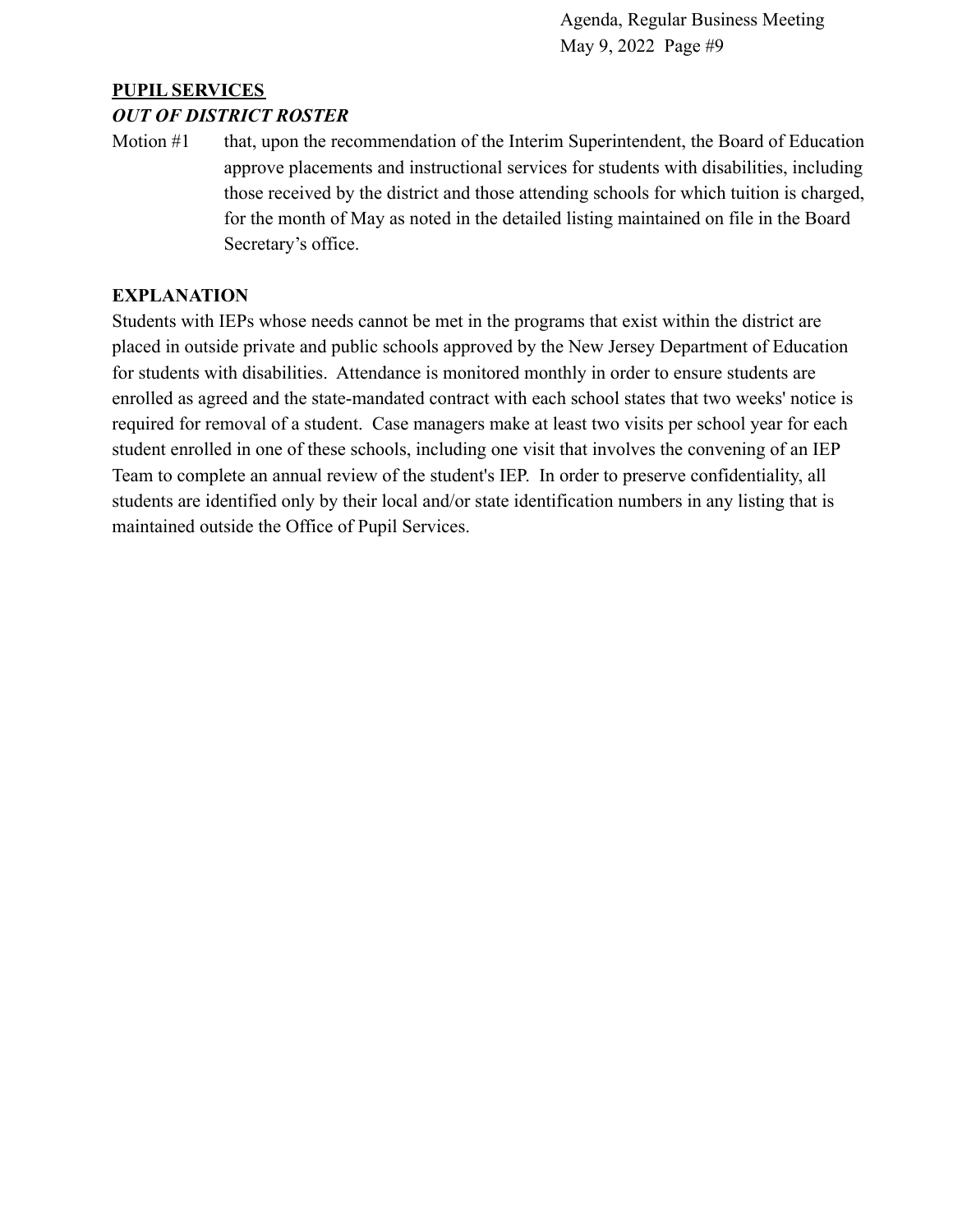#### **HUMAN RESOURCES**

#### *District*

#### *ABOLISH POSITION(S) 2021-2022*

Motion #1 that, upon the recommendation of the Interim Superintendent, the Board of Education abolish the following position(s) for the 2021-2022 school year:

 $> 1.0$  Student Data Information Specialist, CO (eff. 05/31/22)

#### *ESTABLISH POSITION(S) 2021 -2022*

Motion #2 that, upon the recommendation of the Interim Superintendent, the Board of Education establish the following position(s) for the 2021-2022 school year:

# *PK-8*

|                 |                | $\geq$ (1) 1.0 ABS, LLC                                             |
|-----------------|----------------|---------------------------------------------------------------------|
| <b>District</b> |                |                                                                     |
|                 |                | $\geq$ (6) 1.0 Bus Driver(s), Transportation                        |
|                 |                | $\geq$ (1) 1.0 Communications and Community Relations - Extra Pay*  |
|                 |                | $\geq$ (1) 1.0 ELL Bilingual Summer Academy Coordinator - Extra Pay |
|                 | $\geq (1)$ 1.0 | Supervisor of Student Data & Assessment, CO                         |

#### *RESIGNATION(S)/TERMINATION(S)/RETIREMENT(S) 2021-2022*

Motion #3 that, upon the recommendation of the Interim Superintendent, the Board of Education approve the resignation(s), termination(s) and/or retirement(s) of the following staff according to the effective date and reason shown:

| <b>PK-8</b>              |               |
|--------------------------|---------------|
| Curley, Meredith         | June 30, 2022 |
| 1.0 Grade 1, HC          | Resigned      |
| Giovanniello, Paul       | June 30, 2022 |
| 1.0 Spanish, FMS         | Resigned      |
| Kim, Ji Young            | May 18, 2022  |
| 1.0 Grade 2 CABAS, HC    | Resigned      |
| Murphy, Lori             | June 30, 2022 |
| 1.0 Grade 3, AH          | Resigned      |
| Pedrero-Davila, Gabriela | June 30, 2022 |
| 1.0 Grade K (CABAS), HC  | Resigned      |
| Radke, Kristen           | June 30, 2022 |
| 1.0 Art/Enrichment, NP   | Resigned      |
| $9 - 12$                 |               |
| Matro, Brian             | June 30, 2022 |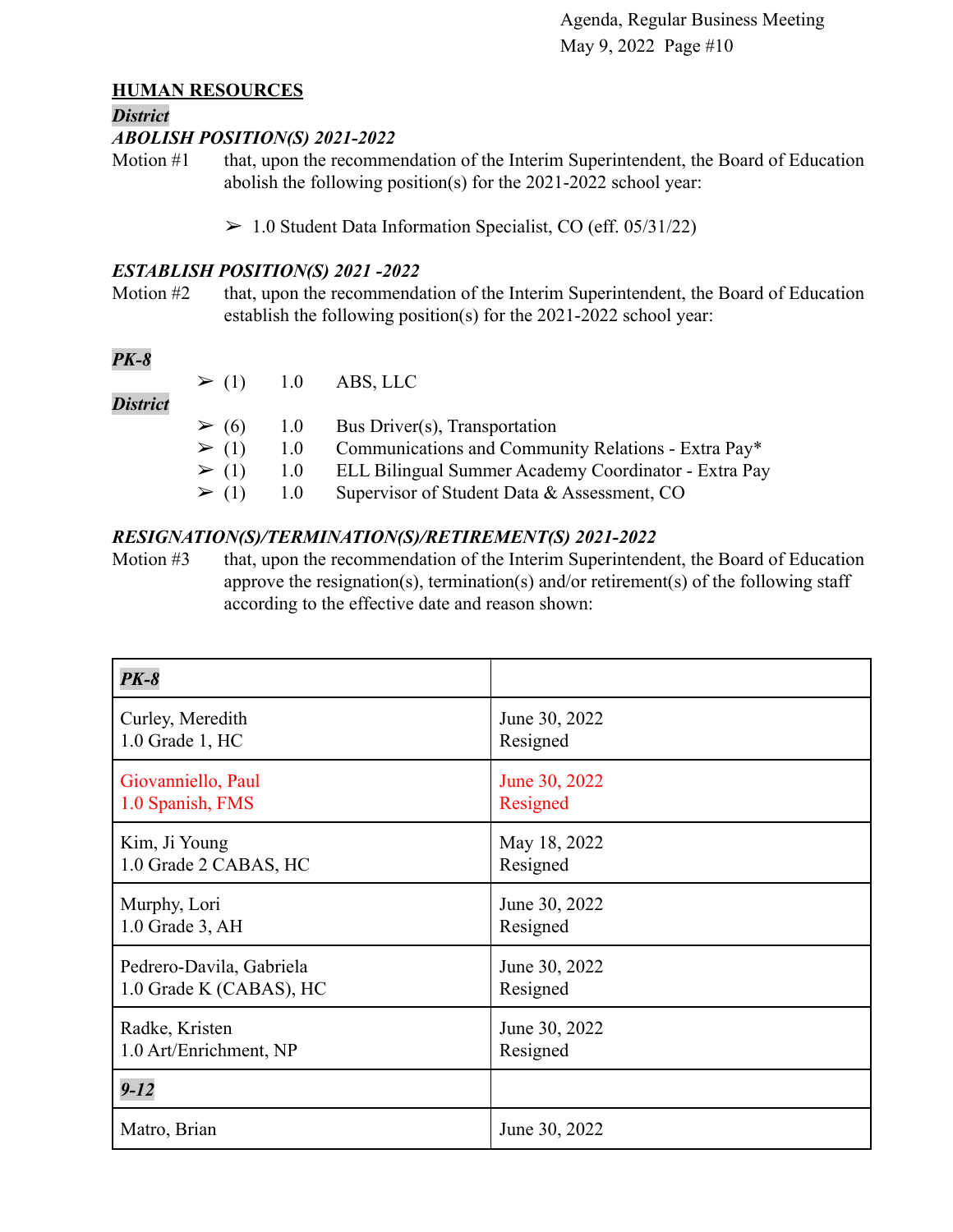| 1.0 Social Studies, MHS | Resigned                  |
|-------------------------|---------------------------|
|                         |                           |
| <b>District</b>         |                           |
| Employee #6498          | June 30, 2022<br>Resigned |

# *REDUCTION IN FORCE 2022-2023*

Motion #4 that, upon the recommendation of the Interim Superintendent, the Board of Education approve the reduction in force due to staffing needs based on enrollment of the following staff according to the effective date and reason shown:

| $PK-8$         |                             |
|----------------|-----------------------------|
| Employee #6861 | June 30, 2022<br><b>RIF</b> |
| Employee #6974 | June 30, 2022<br><b>RIF</b> |

# *APPOINTMENT(S) 2021-2022 \**

Motion #5 that, upon the recommendation of the Interim Superintendent, the Board of Education approve the appointment of the following to the position/s stated at the annual salary rates and effective date/s shown **(revisions in bold),** and further that the Board of Education approve the submission to the County Superintendent applications for emergency hiring, pending approval of all Human Resource documents and/or requirements and each applicant's attestation that s/he has not been convicted of any disqualifying crime pursuant to the provisions of N.J.S.A. 18a6-7.1 et seq.; 18:39-17 et seq.; 18A:6-4.13 et seq.:

|                                                       |                               |                   | In Place of:              |
|-------------------------------------------------------|-------------------------------|-------------------|---------------------------|
| $9 - 12$                                              |                               |                   |                           |
| Almendares, Edwin<br>1.0 Custodian, MHS               | \$35,500                      | 05/02/22-06/30/22 | Cardona, J.<br>Reassigned |
| Valencia, Stephanie ®<br>1.0 Class III Secretary, MHS | \$40,635<br>Class III, Step 2 | 05/09/22-06/30/22 | Bedoya, I.<br>Reassigned  |

\*Pending completion of paperwork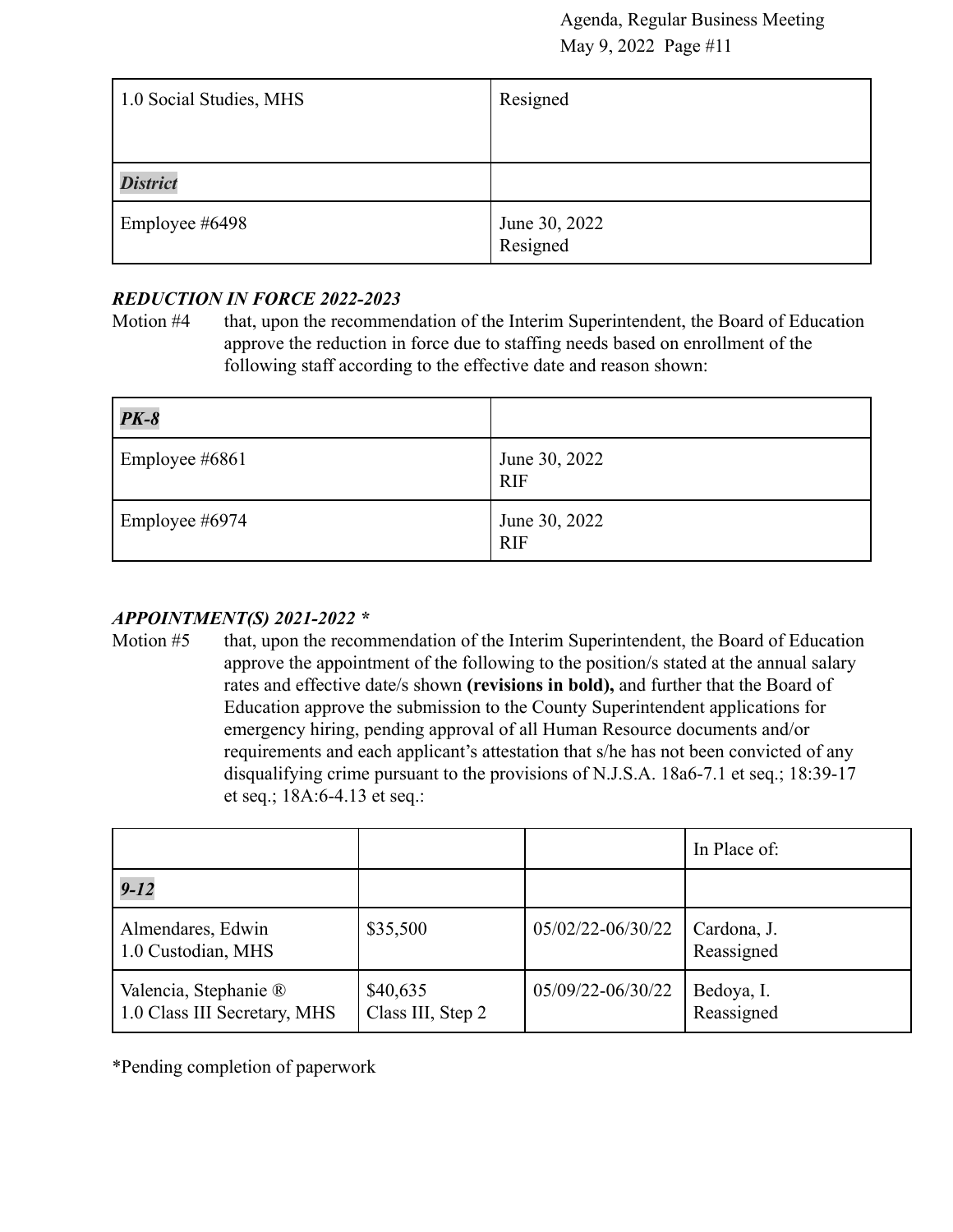#### *APPOINTMENT(S) 2022-2023 \**

Motion #6 that, upon the recommendation of the Interim Superintendent, the Board of Education approve the appointment of the following to the position/s stated at the annual salary rates and effective date/s shown **(revisions in bold),** and further that the Board of Education approve the submission to the County Superintendent applications for emergency hiring, pending approval of all Human Resource documents and/or requirements and each applicant's attestation that s/he has not been convicted of any disqualifying crime pursuant to the provisions of N.J.S.A. 18a6-7.1 et seq.; 18:39-17 et seq.; 18A:6-4.13 et seq.:

|                           |             |                   | In Place of: |
|---------------------------|-------------|-------------------|--------------|
| <b>PK-8</b>               |             |                   |              |
| Francesco, Renata         | \$59,050    | 09/01/22-06/30/23 | Narciso, M.  |
| $1.0$ Art, FMS            | BA, Step 1  |                   | Retired      |
| Jorge, David              | \$59,050    | 09/01/22-06/30/23 | Avegno, A.   |
| 1.0 Phys. Ed./Health, FMS | BA, Step 1  |                   | Resigned     |
| King, Stephanie           | \$73,365    | 09/01/22-06/30/23 | Cortez, L.   |
| 1.0 Lang. Arts, FMS       | MA, Step 12 |                   | Reassigned   |
| Murphy, Cathleen          | \$59,050    | 09/01/22-06/30/23 | Cabezas, P.  |
| 1.0 Bil. Grade 4, AH      | BA, Step 1  |                   | Retired      |

\*Pending completion of paperwork

#### *JOB DESCRIPTION(S) 2021-2022*

Motion #7 that, upon the recommendation of the Interim Superintendent, the Board of Education approve the following job descriptions:

#### *DISTRICT*

- ➢ [Communications & Community Relations Extra Pay Position](https://drive.google.com/file/d/1euqZ0ie2yxktY0Be3X3O7rGzAFIcll1r/view?usp=sharing9orgGNDMFM4a22/view?usp=sharing) (Revised)
- ➢ [ELL Bilingual Summer Academy Coordinator Extra Pay](https://drive.google.com/file/d/1tCmeB79XN2waHfqLGTqve9VJbEVrZiFZ/view?usp=sharing)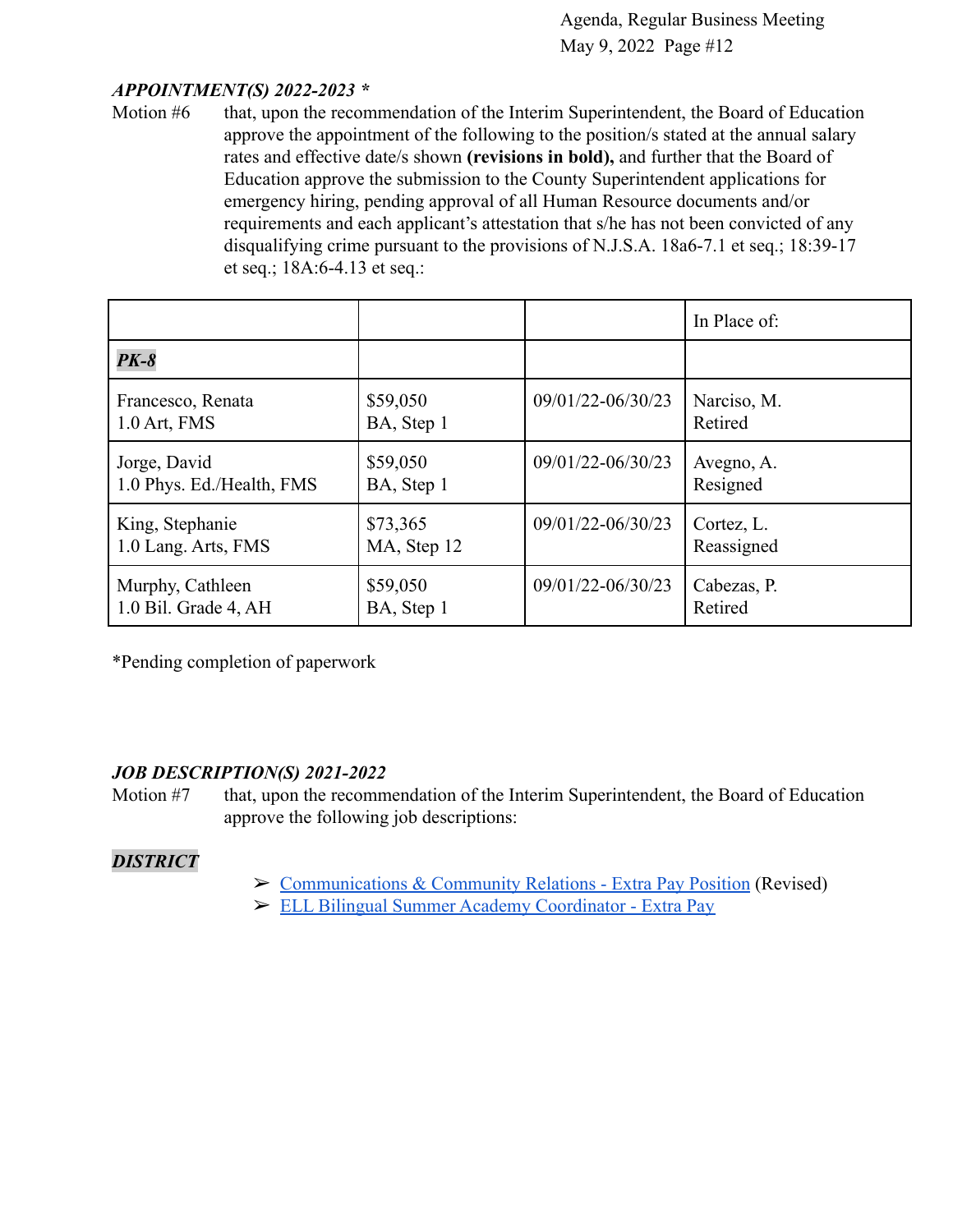# *TRANSFER(S), CHANGE(S) OF ASSIGNMENT, TITLE AND OR/ SALARY 2021-2022*

Motion #8 that, upon the recommendation of the Interim Superintendent, the Board of Education approve the change(s) of assignment and/or salary for the following certified staff:

| Employee           | <b>Current Position</b>          | New Position                                                   | Salary                          | In Place of:                  | Effective |
|--------------------|----------------------------------|----------------------------------------------------------------|---------------------------------|-------------------------------|-----------|
| <b>PK-8</b>        |                                  |                                                                |                                 |                               |           |
| Doyle, Karen       | 0.5 Teacher<br>Assistant, NP     | 0.5 Clerk, NP                                                  | \$14,968<br>0.5 Class I, Step 4 | Alicea-Romano, D.<br>Resigned | 05/13/22  |
| <b>District</b>    |                                  |                                                                |                                 |                               |           |
| Thompson,<br>David | 1.0 Supervisor<br>of Math, PK-12 | 1.0 Supervisor<br>of Student<br>Data $\&$<br>Assessment,<br>CO | N/A                             | Dominguez, C.<br>Resigned     | 05/30/22  |

# *TRANSFER(S), CHANGE(S) OF ASSIGNMENT, TITLE AND OR/ SALARY 2022-2023*

Motion #9 that, upon the recommendation of the Interim Superintendent, the Board of Education approve the change(s) of assignment and/or salary for the following certified staff:

| Employee                   | Current<br>Position                     | <b>New Position</b>                | Salary                 | In Place of:            | Effective |
|----------------------------|-----------------------------------------|------------------------------------|------------------------|-------------------------|-----------|
| $PK-8$                     |                                         |                                    |                        |                         |           |
| Almiron-Romero,<br>Jessica | $1.0$ Spec.<br>Ed., FMS                 | 1.0 Bil. Science,<br><b>FMS</b>    | N/A                    | Perez, C.<br>Reassigned | 09/01/22  |
| Cadavid, Olga              | $1.0$ Pre K<br>Teacher<br>Assistant, AV | $1.0$ Grade K<br>(Bil), WD         | \$59,050<br>BA, Step 1 | Artiga, M.<br>Resigned  | 09/01/22  |
| Camelotto, Sally           | $+0$ Grade 3,<br>S X                    | $1.0$ MTSS,<br><del>TOSA, CO</del> | H/A                    | Est. 04/25/22           | 09/01/22  |
| Cortez, Lindsey            | 1.0 Language<br>Arts, FMS               | 1.0 Language<br>Art, MHS           | N/A                    | Laudadio, C.<br>Retired | 09/01/22  |
| <b>DeVitto, Dominie</b>    | 1.0 Spee. Ed.<br><b>FMS</b>             | $4.0$ Spee. Ed.,<br><b>MHS</b>     | N/A                    | Serra, M.<br>Reassigned | 09/01/22  |
| Folmar, Leslye             | $+0$ Grade 5,<br>S X                    | $1.0$ MTSS,<br><del>TOSA, CO</del> | N/A                    | Est. 04/25/22           | 09/01/22  |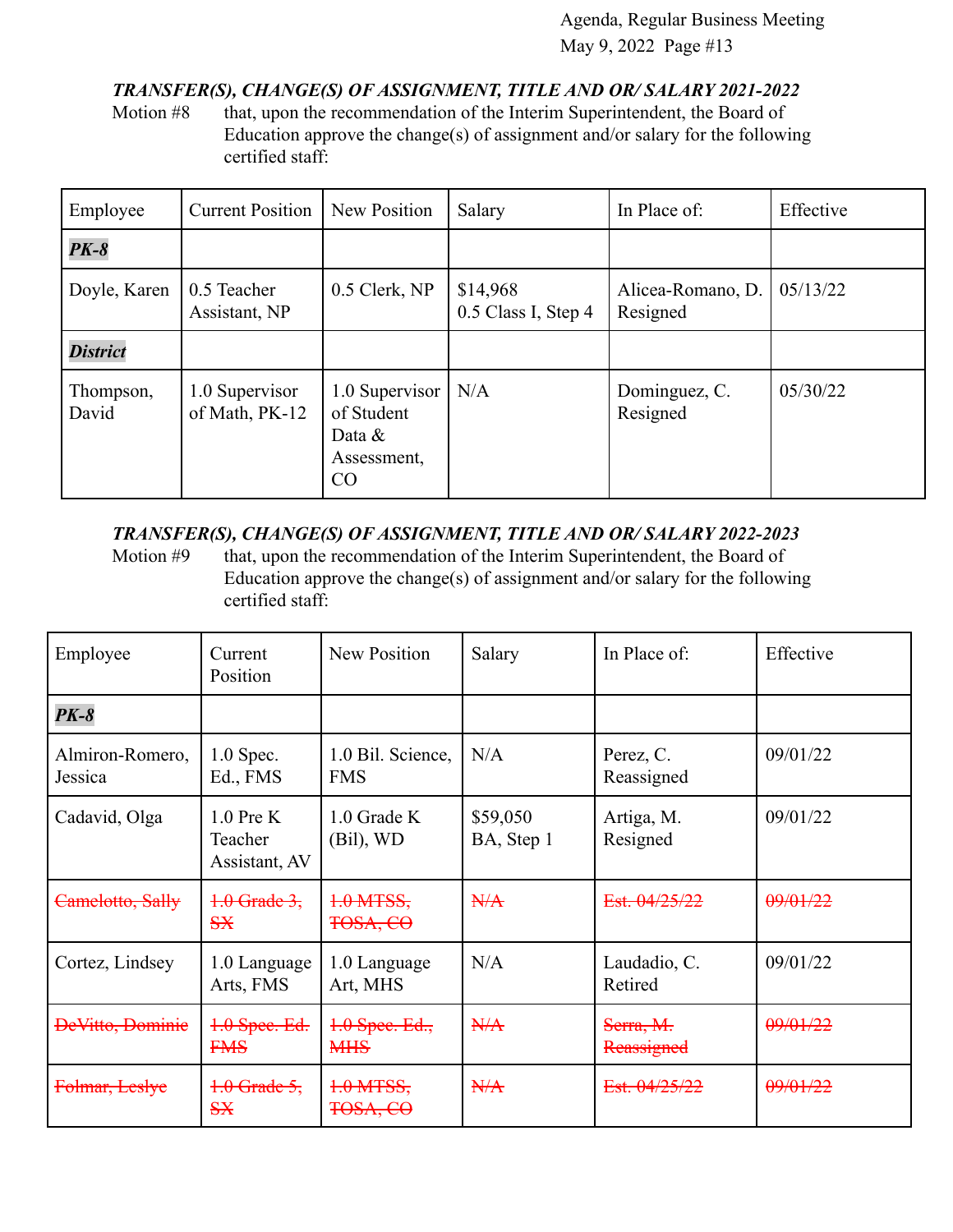| Manobianca,<br>Amy | 1.0<br>PIRT/PreK<br>Teacher, LLC     | $1.0$ PreK<br>Teacher, LLC | N/A                    | Carolan, N.<br>Resigned                        | 09/01/22 |
|--------------------|--------------------------------------|----------------------------|------------------------|------------------------------------------------|----------|
| Perez, Cynthia     | $1.0$ Bil.<br>Science,<br><b>FMS</b> | 1.2 ECS, FMS               | \$82,038<br>MA, Step 9 | Masi, C.<br>Reassigned                         | 07/01/22 |
| <b>District</b>    |                                      |                            |                        |                                                |          |
| Serra, Michael     | $+0$ Spee.<br>Ed., MHS               | $1.0$ MTSS,<br>TOSA, CO    | H/A                    | Evans, K.<br>Leave<br>Replacement<br>Completed | 09/01/22 |

#### *CHANGE OF LEVEL OF PROFESSIONAL PREPARATION 2022-2023*

Motion #10 that, upon the recommendation of the Interim Superintendent, the Board of Education approve a change of salary for the following certificated staff members that have successfully satisfied the requirements for a change of level of professional preparation:

| <b>Employee</b> | School/Dept.                       | <b>Current</b><br>Level | <b>Current</b><br><b>Salary</b> | <b>22-23 Level</b> | $22 - 23$<br><b>Salary</b> |
|-----------------|------------------------------------|-------------------------|---------------------------------|--------------------|----------------------------|
| $PK-8$          |                                    |                         |                                 |                    |                            |
| Curl, Marilyn   | 1.0 Bil Teacher Gr.<br>5. SX       | MA, Step 2              | \$60,372                        | MA30, Step 3       | \$66,300                   |
| Erb, Lauren     | $1.0$ Spec. Ed.<br>Lang. Arts, FMS | BA, Step 1              | \$56,042                        | MA, Step 2         | \$62,650                   |
| $9 - 12$        |                                    |                         |                                 |                    |                            |
| Shah, Erin      | 1.0 Bil Math, MHS                  | BA, Step 7              | \$59,777                        | MA, Step 8         | \$67,115                   |

#### *District*

# *SUBSTITUTE SALARY RATES 2022-2023 - REVISED*

Motion #11 that, upon the recommendation of the Interim Superintendent, the Board of Education approve the following addition to the Substitute Salary rates (**changes in bold**):

| Category                             | <b>Current Rates</b> |
|--------------------------------------|----------------------|
| <b>Assistant Behavior Specialist</b> | \$15.00/hr           |
| <b>Athletic Trainer</b>              | \$35.00/hr           |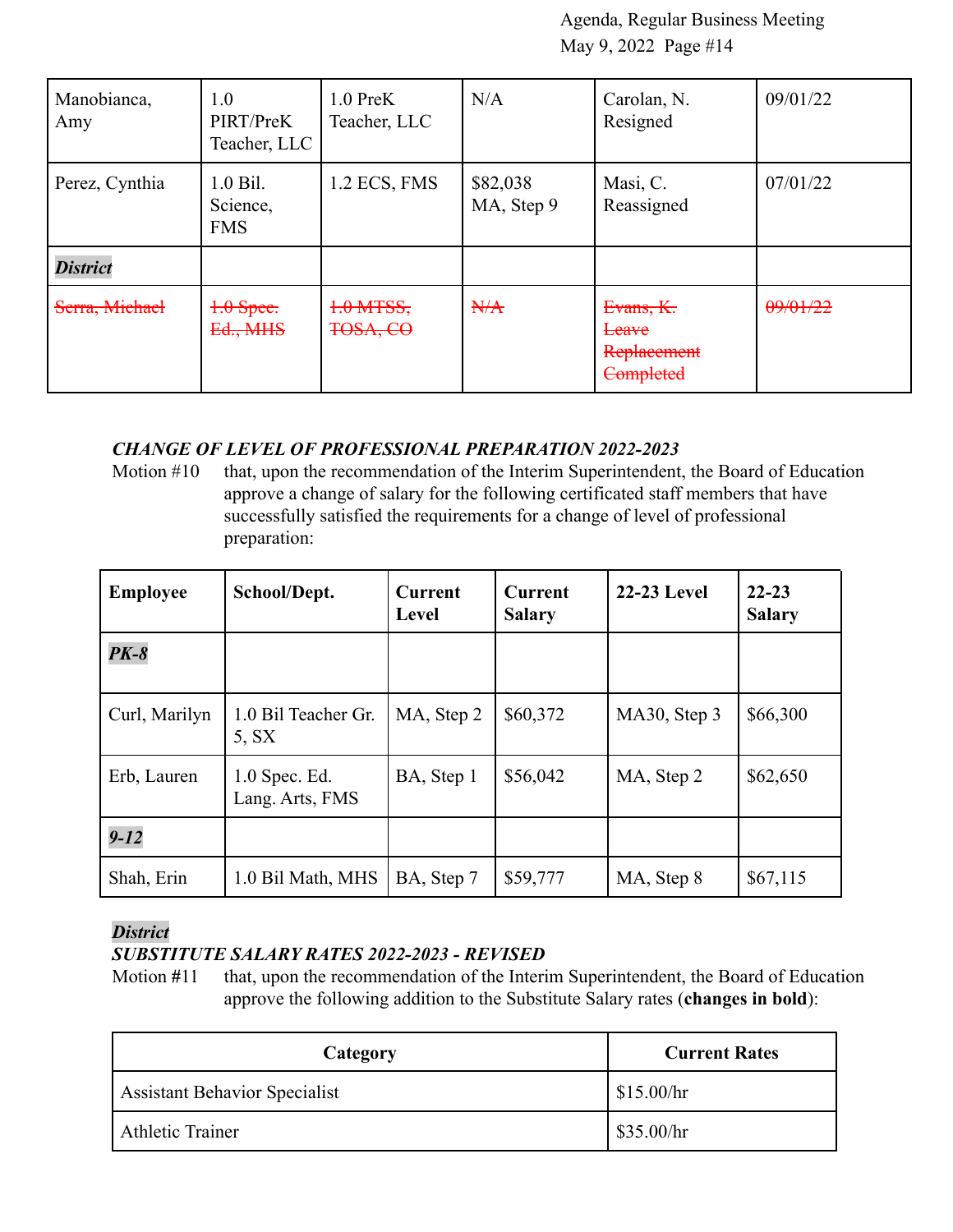| <b>Bedside Teacher</b>                              | \$50.00/hr              |
|-----------------------------------------------------|-------------------------|
|                                                     |                         |
| Bedside Teacher - Group of 2-4 students             | \$50.00/hr              |
| Bedside – Home Programming Special Education *      | \$55.00/hr              |
| <b>Bus Aide</b>                                     | \$15.00/hr              |
| <b>Bus Driver</b>                                   | \$30.00/hr              |
| Confidential Secretary                              | \$15.00/hr              |
| Buildings & Grounds                                 | \$17.00/hr              |
| Lifeguard                                           | \$15.00/hr              |
| Guidance Counselor Long Term                        | \$195/day               |
| LR/PG Aide                                          | \$15.00/hr              |
| <b>Nurse</b>                                        | \$200/full, \$115/half  |
| <b>Related Services Long Terms</b>                  | $$25 - $135/hr$ .       |
| Secretary/Clerk                                     | \$100/full/\$50/half    |
| Secretary/Clerk, Long Term **                       | \$140.00/full/\$70 half |
| <b>Security Monitors</b>                            | \$20.00/hr              |
| Social Worker Long Term                             | \$195/day               |
| Teacher                                             | \$125/full, \$75/half   |
| Feacher (Daily: Pandemic-10 days or less)           | \$150/day               |
| Teacher, long term (beginning at day 10)            | \$195/day               |
| Teacher Assistant (less than $3\frac{1}{2}$ hours)  | \$11.50/hr              |
| <b>Teacher Assistant</b>                            | \$70/full, \$40/half    |
| Teacher Assistant, long term                        | \$100/full, \$50/half   |
| Current Teacher Assistant/ABS (Cover own classroom) | \$7.14/hr. additional   |

\* As determined by student's IEP

\*\* Effective 4/18/22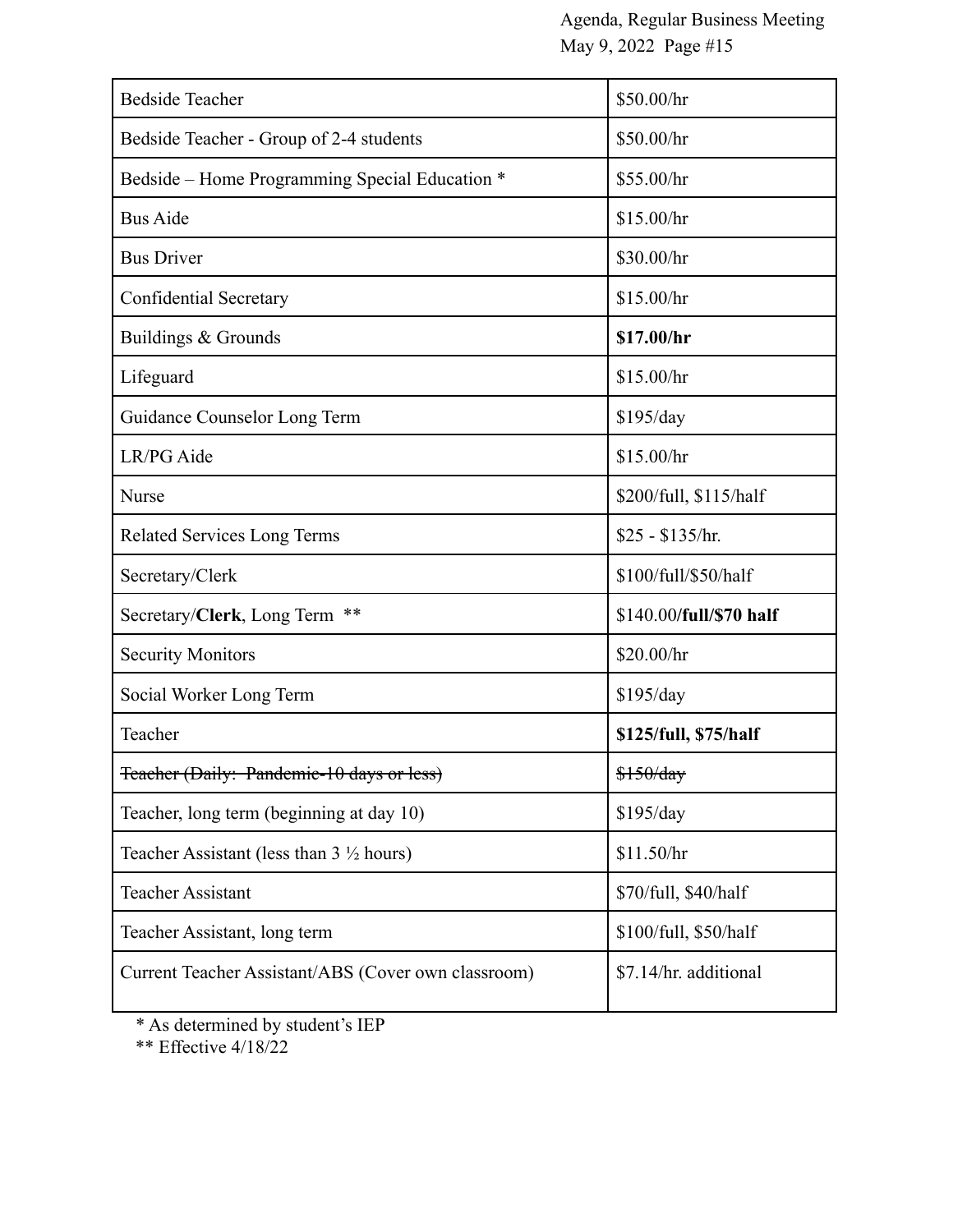#### *District SUBSTITUTE APPOINTMENTS 2021-2022*

Motion #12 that, upon the recommendation of the Interim Superintendent, the Board of Education approve the following name(s) be added to the list of substitutes, and approve all Morris School District Substitute Teachers to also provide service as Teacher Assistant, ABS, and Lunchroom Playground Aide **(revisions in bold)** as assigned for the 2021-2022 school year, and further that the Board of Education approve submission to the County Superintendent application for emergency hiring and each applicant's attestation that s/he has not been convicted of any disqualifying crime pursuant to the provisions of N.J.S.A 18A:6-7.1 et seq., 18A:6-4.13 et seq.:

# **Bus Driver**

Nelson, Alice (eff. 4/28/22) Torres, Cesar (eff. 4/29/22)

# **Secretary:**

Doyle, Karen (eff. 05/02/22)

#### **Volunteer (Urban Farm)**

Karahalios, Jenna (eff. 4/28/22)

#### *District*

# *SUBSTITUTE APPOINTMENTS 2022-2023*

Motion #13 that, upon the recommendation of the Interim Superintendent, the Board of Education approve the following name(s) be added to the list of substitutes, and approve all Morris School District Substitute Teachers to also provide service as Teacher Assistant, ABS, and Lunchroom Playground Aide **(revisions in bold)** as assigned for the 2022-2023 school year, and further that the Board of Education approve submission to the County Superintendent application for emergency hiring and each applicant's attestation that s/he has not been convicted of any disqualifying crime pursuant to the provisions of N.J.S.A 18A:6-7.1 et seq., 18A:6-4.13 et seq.:

#### **Teacher**

Hinton, Amanda

#### *LEAVE(S) OF ABSENCE 2021-2022*

Motion #14 that, upon the recommendation of the Interim Superintendent, the Board of Education approve a leave of absence to the following staff members under the conditions stated and effective dates shown:

| $PK-8$                                    |                                            |                          |
|-------------------------------------------|--------------------------------------------|--------------------------|
| Jacobs-Pennetti, Sarah<br>1.0 Grade 2, WD | $02/15/22 - 05/11/22$<br>05/12/22-06/22/22 | Maternity *<br>$FMLA$ ** |
| $9 - 12$                                  |                                            |                          |
| Employee $\#0268$                         | 04/28/22-TBD                               | Administrative **        |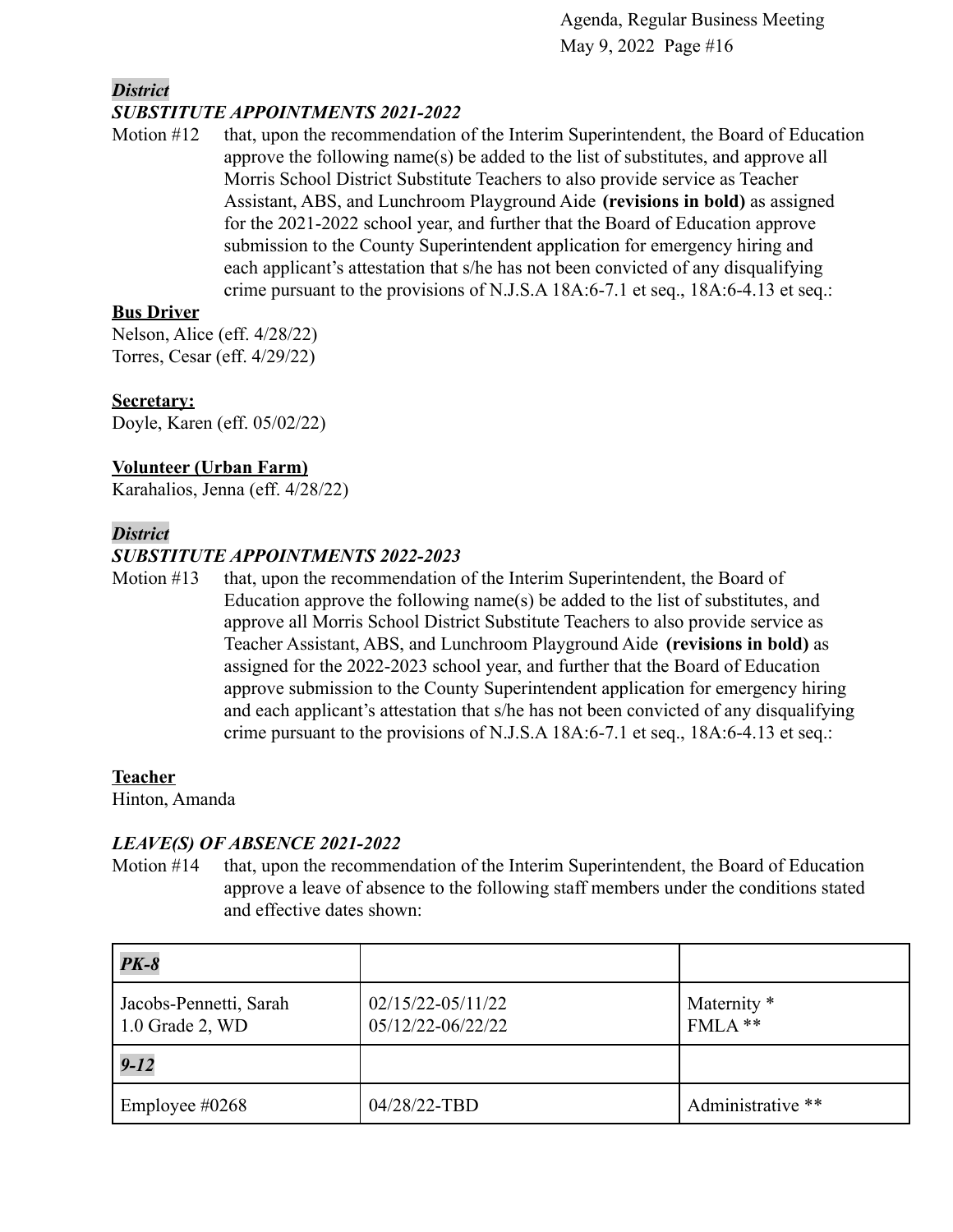| <b>District</b>                                   |                                        |                                |
|---------------------------------------------------|----------------------------------------|--------------------------------|
| Employee $\#6498$                                 | $02/24/22 - 06/30/22$                  | Administrative **<br>(Revised) |
| Arias, Kimberly<br>1.0 Bus Driver, Transportation | 06/07/22-06/23/22<br>09/06/22-11/28/22 | Maternity *<br>I NJFLA ***     |

- \* Accumulated sick leave may be used up to a period of eight weeks (four weeks before and four weeks after the birth of the baby) – with pay/with benefits.
- \*\* With pay/with benefits
- \*\*\* Without pay/with benefits

# *EXTRA PAY 2021-2022*

Motion #15 that, upon the recommendation of the Interim Superintendent, the Board of Education approve the following extra-pay positions for the 2021-2022 school year:

| <b>MSD DISTRICT</b>                                 |                                          |           |                        |    |                               |
|-----------------------------------------------------|------------------------------------------|-----------|------------------------|----|-------------------------------|
| <b>POSITION</b>                                     | <b>STAFF MEMBER</b>                      | <b>YR</b> | <b>EXP.</b> SALARY INC |    | <b>TOTAL</b><br><b>SALARY</b> |
| <b>District</b>                                     |                                          |           |                        |    |                               |
| <b>MSD DISTRICT</b>                                 |                                          |           |                        |    |                               |
| Communications & Community<br>Relations - Extra Pay | Camacho-Ramundo, Alisa<br>(eff. 5/10/22) |           | ∗<br>\$20,000          | NG | $$20,000*$                    |

\*prorated (05/10/22-06/30/22)

#### *EXTRA PAY REVISION 2021-2022*

Motion #16 that, upon the recommendation of the Interim Superintendent, the Board of Education approve the following extra-pay positions **(revisions in bold)** for the 2021-2022 school year:

| <b>ELEMENTARY CO-CURRICULAR</b> |                                                 |                   |               |            |                               |
|---------------------------------|-------------------------------------------------|-------------------|---------------|------------|-------------------------------|
| <b>POSITION</b>                 | <b>STAFF MEMBER</b>                             | <b>YR</b><br>EXP. | <b>SALARY</b> | <b>INC</b> | <b>TOTAL</b><br><b>SALARY</b> |
| $PK-8$                          |                                                 |                   |               |            |                               |
| <b>CO-CURRICULAR</b>            |                                                 |                   |               |            |                               |
| Helping Teacher - SX            | Folmar, Leslye                                  | 2                 | \$4,638       | <b>NG</b>  | \$4,638                       |
| Helping Teacher - SX            | Nicol, Katherine<br>(resigned 9/1/22 - 4/30/22) |                   | \$3,092       | <b>NG</b>  | \$3,092                       |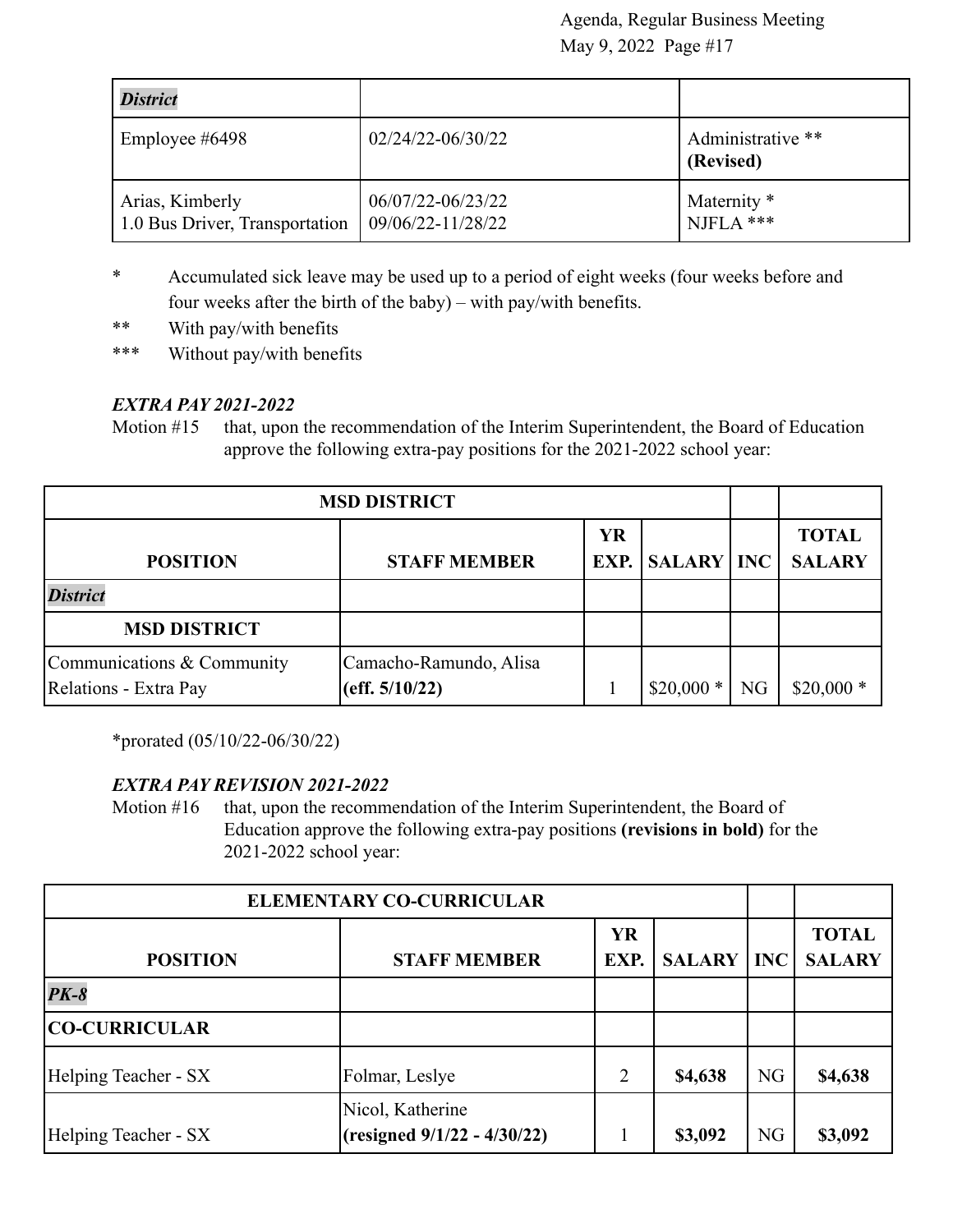*District*

#### *REAPPOINTMENT FOR ADMINISTRATORS'ASSOCIATION 2022-2023*

Motion #17 that, upon the recommendation of the Interim Superintendent, the Board of Education approve the reappointment of the Morris School District Administrators'Association Staff staff for the 2022-2023 school year as filed with the School Business Administrator/Board Secretary and Human Resources offices.

#### *District*

#### *REAPPOINTMENT AND SALARIES OF CERTIFICATED STAFF 2022-2023*

Motion #18 that, upon the recommendation of the Interim Superintendent, the Board of Education approve the certificated staff reappointment and salaries for the 2022-2023 school year as on file with the School Business Administrator and Human Resources Office.

# *District*

# *NON-REPRESENTED EMPLOYEE CONTRACTS 2022-2023*

Motion #19 that, upon the recommendation of the Interim Superintendent, the Board of Education approve the reappointment of the staff below for the 2022-2023 school year. Employment contracts will be submitted to the Executive County Superintendent for approval.

> Harte, Kelly- Assistant Superintendent LoFranco, Anthony- School Business Administrator/Board Secretary

#### *District*

# *REAPPOINTMENT FOR NON-REPRESENTED STAFF 2022-2023*

Motion #20 that, upon the recommendation of the Interim Superintendent, the Board of Education approve the reappointment of the non-represented staff for the 2022-2023 as filed with the School Business Administrator/Board Secretary and Human Resources office.

# *District*

# *REFERRAL BONUS 2021-2022*

Motion #21 that, upon the recommendation of the Interim Superintendent, the Board of Education authorizes the payment of a referral bonus to the following staff:

| Staff Member       | Position       | Location       | Referral Bonus |
|--------------------|----------------|----------------|----------------|
| Richardson, Elissa | 1.0 Bus Driver | Transportation | \$500          |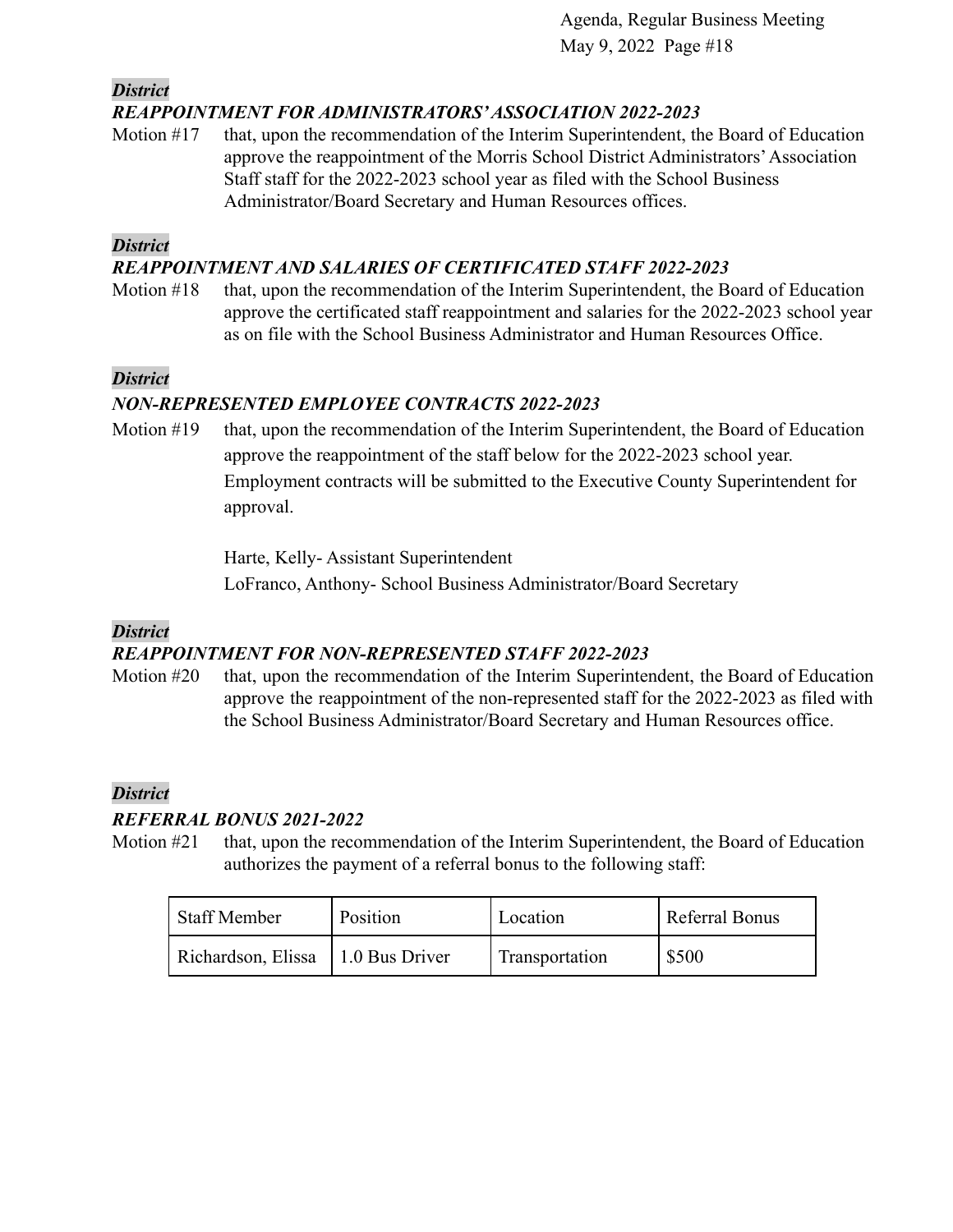#### *District MISCELLANEOUS*

Motion #22 that, upon the recommendation of the Interim Superintendent, the Board of Education approve the following individual for the 2021-2022 school year at the rate of \$38 per hour:

> Oakes, Gwendolyn, Transportation Specialist Effective: 05/02/22 through 06/30/20

**EXPLANATION:** Upon submission of an approved timesheet, Transportation Specialist will be compensated as outlined above.

# *SIGNING BONUS*

Motion #23 that, upon the recommendation of the Interim Superintendent, the Board of Education authorizes the payment of a signing bonus to the following staff:

| <b>Staff Member</b>                                 | <b>Position</b>      | Location   | <b>Signing Bonus</b> |
|-----------------------------------------------------|----------------------|------------|----------------------|
| <b>PK-8</b>                                         |                      |            |                      |
| Murphy, Cathleen                                    | 1.0 Bil Teacher Gr 4 | AH         | \$1,000              |
| $9 - 12$                                            |                      |            |                      |
| Prudencio Mendoza, Ulises   1.0 Bil. Social Studies | Teacher              | <b>MHS</b> | \$1,000              |

**EXPLANATION:** Payment will be made in two equal installments - one in September 2022 and one following the completion of four (4) months employment.

# *9-12*

# *MHS WORKING PAPERS 2021-2022 (Revised)*

Motion #24 that, upon the recommendation of the Interim Superintendent, the Board of Education approve the appointment of the following staff **(revisions in bold)** assigned to the Guidance Department in Morristown High School , as issuing officers, during the term of their employment, for the purpose of issuing working papers on behalf of the State of New Jersey.

> **Ardila, Stephanie** Barrera, Claudia Jeron, Thomas Novello, Maryanne Valencia, Stephanie

**EXPLANATION:** The NJ Department of Education requires that employees issuing work papers be approved on an agenda.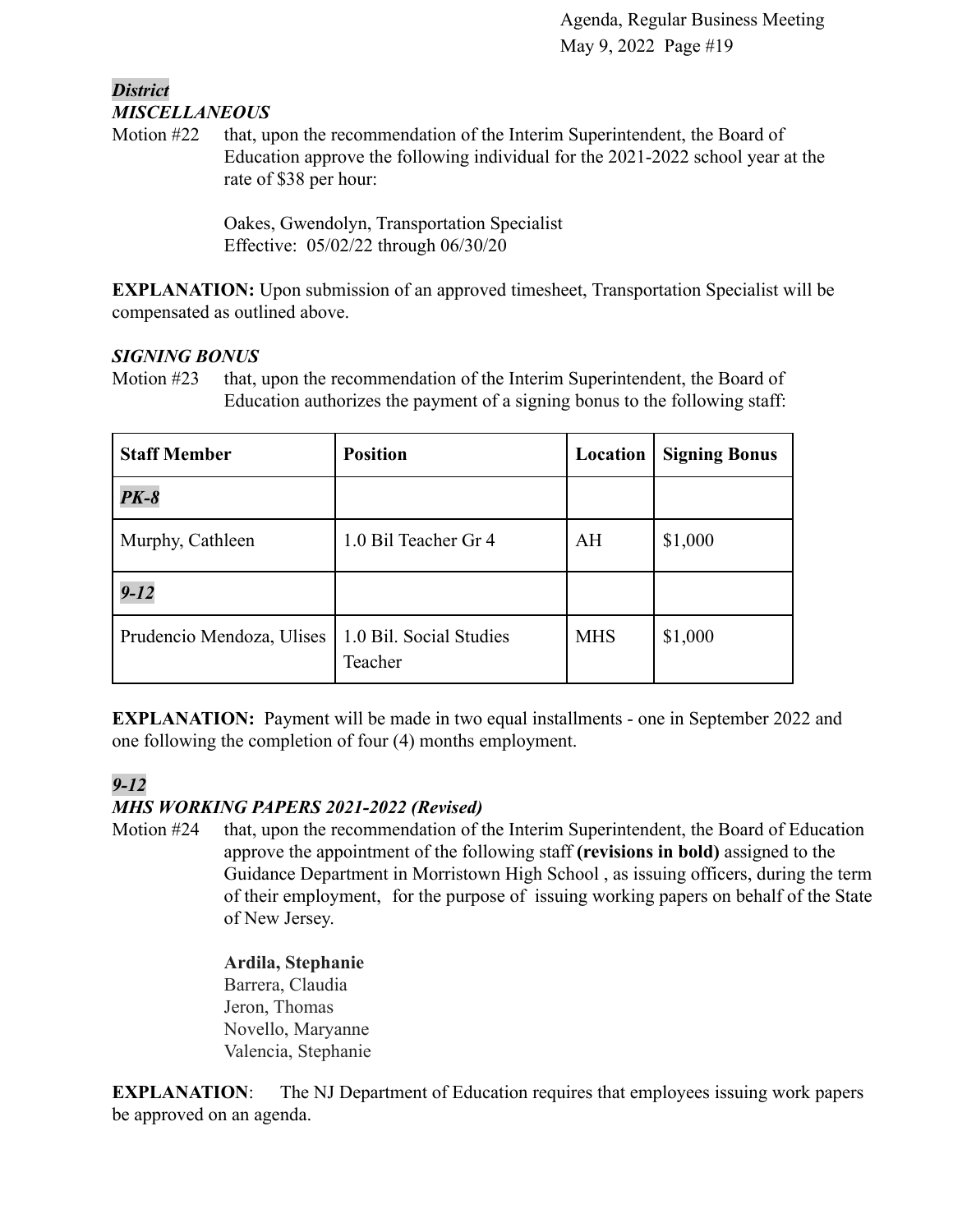#### *9-12 MHS WORKING PAPERS 2022-2023*

Motion #25 that, upon the recommendation of the Interim Superintendent, the Board of Education approve the appointment of the following staff assigned to the Guidance Department in Morristown High School , as issuing officers, during the term of their employment, for the purpose of issuing working papers on behalf of the State of New Jersey.

> Ardila, Stephanie Barrera, Claudia Jeron, Thomas Novello, Maryanne Valencia, Stephanie

**EXPLANATION:** The NJ Department of Education requires that employees issuing work papers be approved on an agenda.

# **HUMAN RESOURCES/CURRICULUM** *PK-8*

*2021-2022 BILINGUAL ACADEMIC AFTER SCHOOL SUPPORT PROGRAM (revised)*

Motion #26 that, upon the recommendation of the Interim Superintendent and the Board Curriculum Committee, the Board of Education approve Morris School District certificated staff members to provide after school assistance for the Bilingual Academic After School Support Program for Grades K-8 for the 2021-2022 school year:

| Program:               | Bilingual Academic After School Support Program         |
|------------------------|---------------------------------------------------------|
| Description:           | Academic support for grades K-8                         |
|                        | To provide additional support for students as they work |
|                        | toward mastery of the WIDA standards and NJ Student     |
|                        | Learning standards in the core areas of instruction.    |
|                        | Targeted students: ELL/Bilingual students               |
| Dates:                 | November, 2021 - May, 2022                              |
| <b>Funding Source:</b> | Title III                                               |
| Rate:                  | As per contract language                                |

Staff:

Cantarero, Ann Marie (AV) (28 hrs.) Cardona, Daniela (NP) (53 hrs.) Esteves, Cecilia (NP) (53 hrs.) Marvez-Kaliko, Audrey (SX) (28 hrs.) Martell, Marlene (SX) (28 hrs.) Oesterle, Victoria (FMS) (56 hrs.) Pensado, Luz (HC) (53 hrs.) Rogich, Monica (FMS) (56 hrs.) Vargas, Marco (FMS) (56 hrs.) Vasquez, Yeimi (AV) (28 hrs.)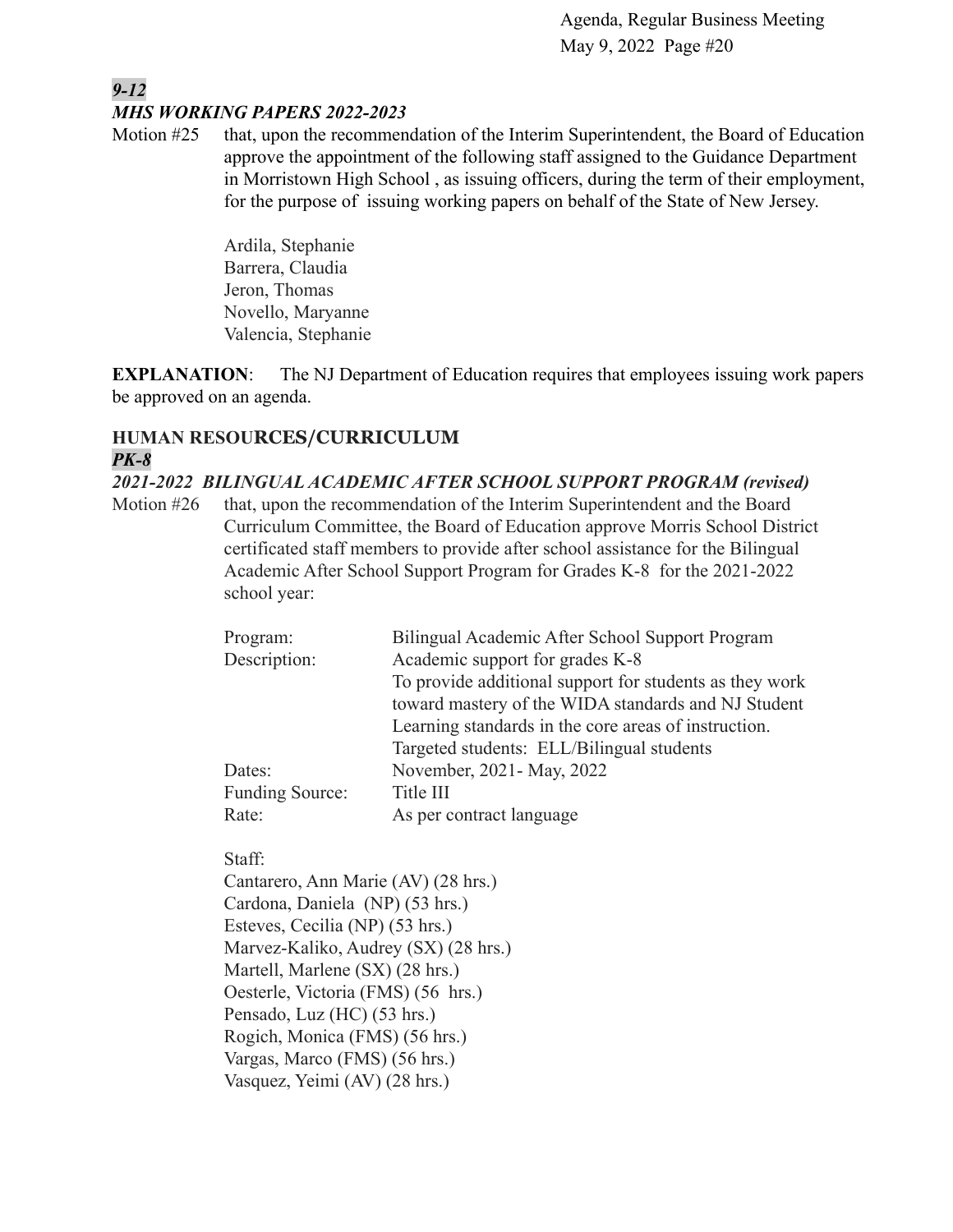Substitute: Benitez, Otilia (HC) **Gilson, Wendy (NP)**

#### **EXPLANATION:**

Upon submission of an approved timesheet, staff member will be compensated as outlined above.

#### *PK-8*

#### *RESCIND MOTION – BILINGUAL OUTREACH 2021-2022*

Motion #27 that, upon the recommendation of the Interim Superintendent, the Board of Education Rescind Human Resources Motion #26 approved on the April 25, 2022 Agenda for the following support staff.

#### *BILINGUAL OUTREACH 2021-2022 (revised)*

| Motion $#26$    | that, upon the recommendation of the Interim Superintendent, and the Board<br>Curriculum Committee, the Board of Education approve the following Morris School<br>District certificated staff to the Bilingual Outreach Program: |
|-----------------|----------------------------------------------------------------------------------------------------------------------------------------------------------------------------------------------------------------------------------|
| Program:        | Bilingual Outreach Teachers                                                                                                                                                                                                      |
| Description:    | Serve as sister school liaison and community outreach worker for Title III (EL, Immigrant)<br>students and their families at school-based, district-wide and community based locations.                                          |
| Dates:          | September, $2021 - June$ , $2022$                                                                                                                                                                                                |
| Rate:           | \$2,500 each; *\$1,250 each                                                                                                                                                                                                      |
| Funding Source: | Title III                                                                                                                                                                                                                        |

Staff:

#### *PK-8*

Mawyin, David (HC/AH)\* Umanzor, Abigail (HC/AH)

#### *BILINGUAL OUTREACH 2021-2022 (revised)*

Motion #28 that, upon the recommendation of the Interim Superintendent, and the Board Curriculum Committee, the Board of Education approve the following Morris School District **(revisions in bold)** certificated staff to the Bilingual Outreach Program:

| Program:               | <b>Bilingual Outreach Teachers</b>                      |
|------------------------|---------------------------------------------------------|
| Description:           | Serve as sister school liaison and community outreach   |
|                        | worker for Title III (EL, Immigrant) students and their |
|                        | families at school-based, district-wide and community   |
|                        | based locations.                                        |
| Dates:                 | September, $2021 - June$ , $2022$                       |
| Rate:                  | \$2,500 each; \$1,250 each*                             |
| <b>Funding Source:</b> | Title III                                               |

Staff: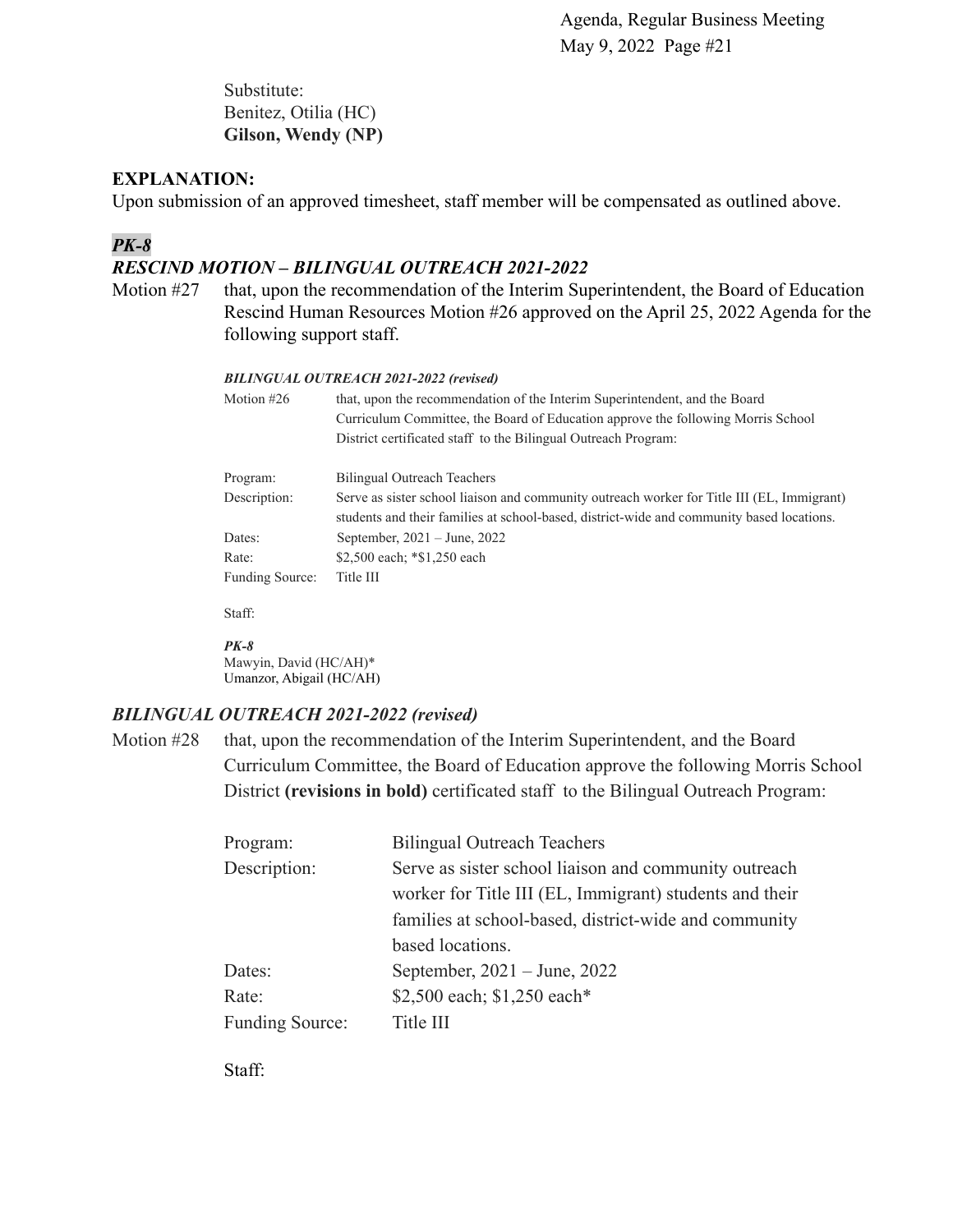# *PK-8*

Colon, Vanessa (AV/SX) Esteves, Cecilia (NP)\* Jackson, Mikal (FMS)\* **Mawyin, David (HC/AH)** Oesterle, Victoria (FMS)\* Pulgarin, Sandra (MHS) Restrepo, Maria (WD/TJ)

# *DISTRICT*

Vila Chave, Maria (District)

*EXPLANATION:* Upon submission of an approved timesheet, staff member will be compensated as outlined above.

# *PK-8*

# *2021-2022 ARP AFTER SCHOOL PROGRAM (revised)*

Motion #29 that, upon the recommendation of the Interim Superintendent and the Board Curriculum Committee, the Board of Education approve the ARP After School Program at each of the elementary schools for the 2021-2022 school year.

| Program:               | <b>ARP After School Program</b>                                    |
|------------------------|--------------------------------------------------------------------|
| Description:           | Academic support for grades K-5                                    |
|                        | The Afterschool Program through ARP-ESSER (American Rescue         |
|                        | Plan Elementary and Secondary Schools Emergency Relief) will       |
|                        | provide expanded learning time for identified students grades 2-5. |
|                        | The program will total 10 weeks and will provide 6 weeks dedicated |
|                        | weeks of math support and 4 dedicated weeks of ELA support         |
|                        | (timeframes based on the diagnostic and Start Strong data).        |
| Dates:                 | January, 2022 - June, 2022                                         |
| <b>Funding Source:</b> | ARP grant                                                          |
| Rate:                  | \$50 hr.                                                           |
| Staff:                 | Allocco, Christina                                                 |
|                        | Benzing, Paige *                                                   |
|                        | Biller, Heidi                                                      |
|                        | Brown, Jeffrey                                                     |
|                        | <b>Camelotto, Sally</b>                                            |
|                        | Clark, Katherine                                                   |
|                        | <b>Curcio, Rachel</b>                                              |
|                        | Dupree, Jasmine                                                    |
|                        | <b>Eickmeyer, Marlene</b>                                          |
|                        | <b>Esposito, Debra</b>                                             |
|                        | Grosso, Lauren                                                     |
|                        | <b>Hamilton, Kristen</b>                                           |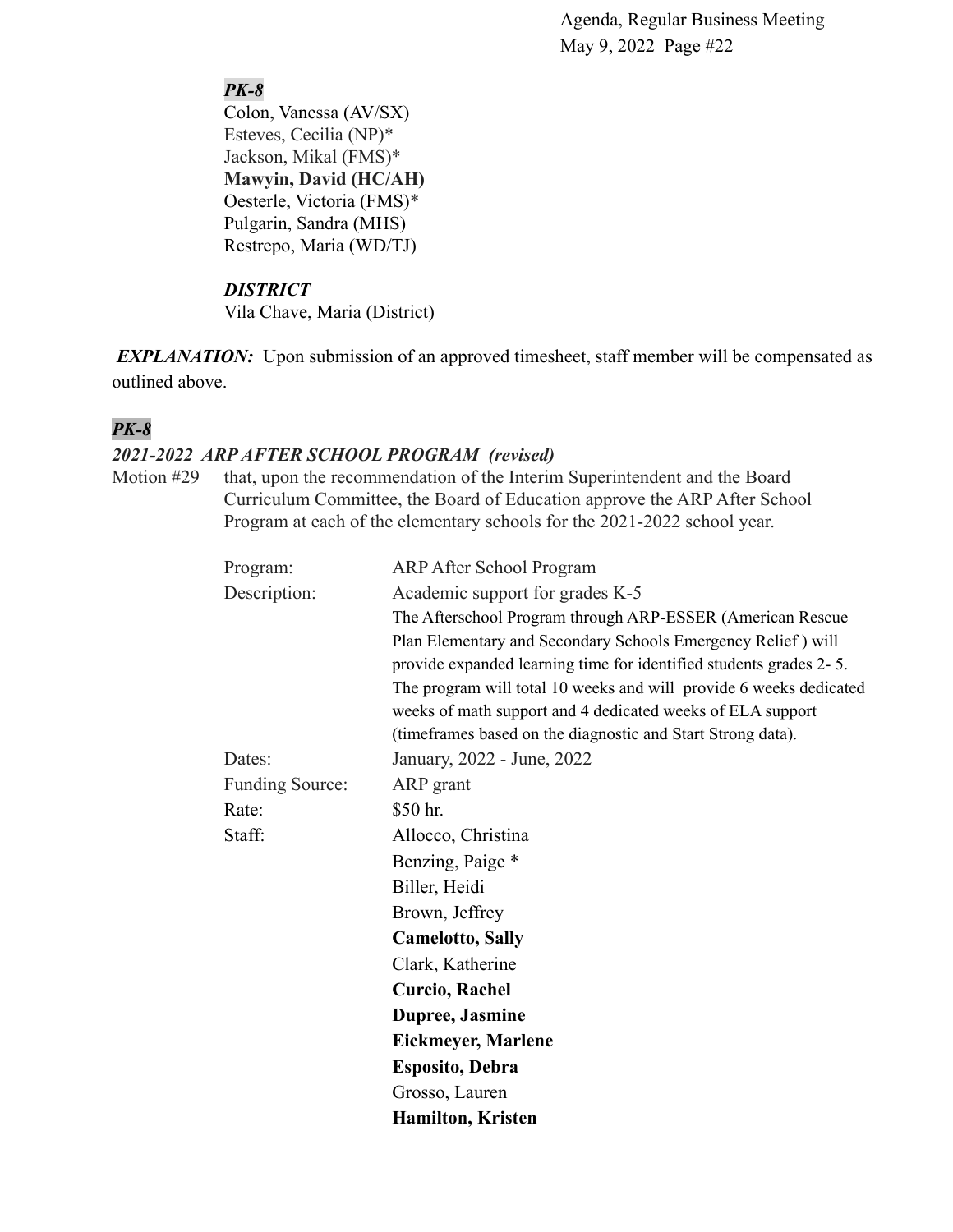**Harpaul, Celia** Hollenbeck, Kelly Kim, Ellen **Krickus, Melissa** Lewis-Lahey, Anthony Martell, Marlene McClain, Carolyn Pistner, Blake Polesovsky, Mia Reit, Jenna \* Salas, Teddie Short, Mary Toye, Crystal Wolff, Amanda

#### **Subs:**

Bruno, Kimberly Cardona, Daniella Culmone, Gloria Graham, Kristin Kwiatkoski, Erin Lagos, Claudia Mawyin, David Pencinger, Jennifer Richardson, Nicole Smith, Ellis

#### \* - Student teacher

*EXPLANATION:* Upon submission of an approved timesheet, staff member will be compensated as outlined above.

# *DISTRICT SUMMER 2022 ALL SUMMER EMPLOYMENT PENDING FUNDING AND ENROLLMENT SUMMER*

Motion #30 that, upon the recommendation of the Interim Superintendent, the Board of Education approve the appointment of the following (additions in bold) and payment upon submission of approved time sheets for the staff listed on the following pages (highlighted motions previously approved), and further that the Board of Education approve the submission to the County Superintendent applications for emergency hiring and each applicant's attestation that s/he has not been convicted of any disqualifying crime pursuant to the provisions of N.J.S.A. 18a:6-7.1 et seq., 18:39-17 et seq.; 18A:6-4.13 at seq.: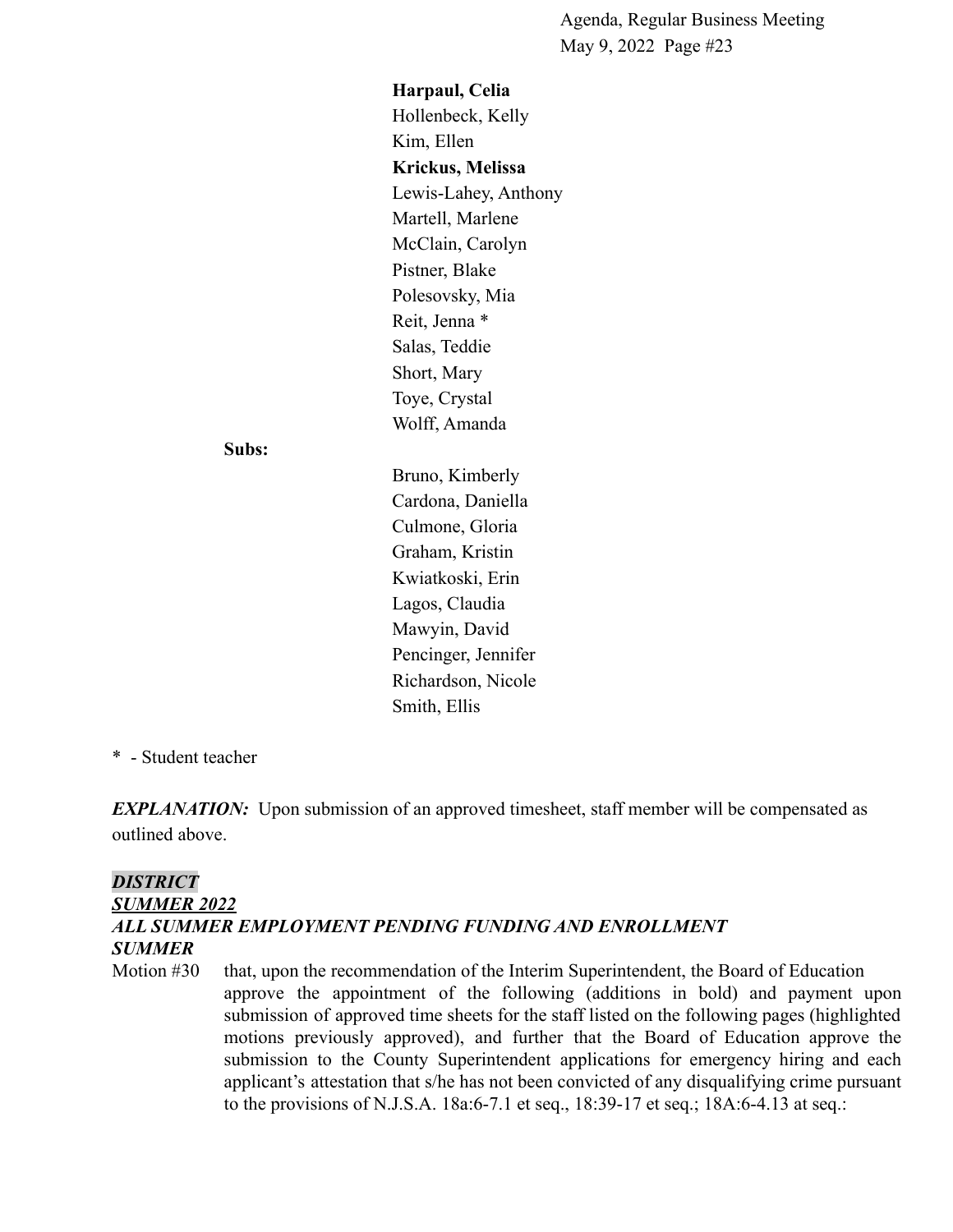| Posting:           | # $G2$                                                                   |
|--------------------|--------------------------------------------------------------------------|
| Position:          | Special Education Extended School Year Program Coordinator               |
| Program:           | PreK-12 Special Education                                                |
| Dates:             | April 5, 2022 - June 30, 2022                                            |
|                    | July 1, 2022 – July 29, 2022                                             |
| Stipend:           | \$7,000                                                                  |
| Funding:           | Local                                                                    |
| Staff:             | Herbert, Patricia                                                        |
|                    |                                                                          |
| <b>Posting:</b>    | # $G5$                                                                   |
| Program:           | <b>CST Services</b>                                                      |
| Description:       | Child Study Teams are needed during the summer for IEP                   |
|                    | development, parent conferences, and scheduling in compliance            |
|                    | with state and federal regulations. General and special education        |
|                    | teachers participate in eligibility and IEP meetings, as required        |
|                    | by the state administrative code.                                        |
| Dates:             | June 23, 2022 – June 30, 2022                                            |
|                    |                                                                          |
|                    | July 1, 2022 - August 31, 2022<br><b>Local Funds</b>                     |
| Funding:           | Not to exceed 750 hours total at $1/140^{th}$                            |
| Hrs/Compensation:  | All MSD certificated staff and CST staff                                 |
| Staff:             |                                                                          |
|                    | # $G5A$                                                                  |
| Posting:           | <b>CST</b> Evaluations                                                   |
| Program:           |                                                                          |
| Description:       | Child Study Teams are needed during the summer to process<br>evaluations |
|                    |                                                                          |
| Dates:             | June 23, 2022 – June 30, 2022                                            |
|                    | July 1, 2022 - August 31, 2022                                           |
| Funding:           | Local Funds                                                              |
| Hrs/Compensation:  | Not to exceed 50 evaluations to be paid per contract;                    |
|                    | \$350/evaluation                                                         |
| Staff:             | All CST evaluation staff                                                 |
|                    |                                                                          |
|                    | #G6                                                                      |
| Posting:           |                                                                          |
| Program:           | <b>Summer Nursing Services Project</b>                                   |
| Description:       | To complete paperwork for required immunizations and new                 |
|                    | enrollee records.                                                        |
| Dates:             | June 23, 2022 – June 30, 2022                                            |
|                    | July 1, 2022 – August 31, 2022                                           |
| Funding:           | Local Funds                                                              |
| Hrs./Compensation: | Not to exceed 560 hours total at 1/140 <sup>th</sup>                     |
| Staff:             | All MSD nursing staff                                                    |
|                    |                                                                          |
| <b>Posting:</b>    | $\#G11$                                                                  |
| <b>Position:</b>   | <b>Special Education Extended School Year Site Leader</b>                |
| Program:           | <b>PreK-12 Special Education</b>                                         |
| Dates:             | June 27, 2022 – July 29, 2022                                            |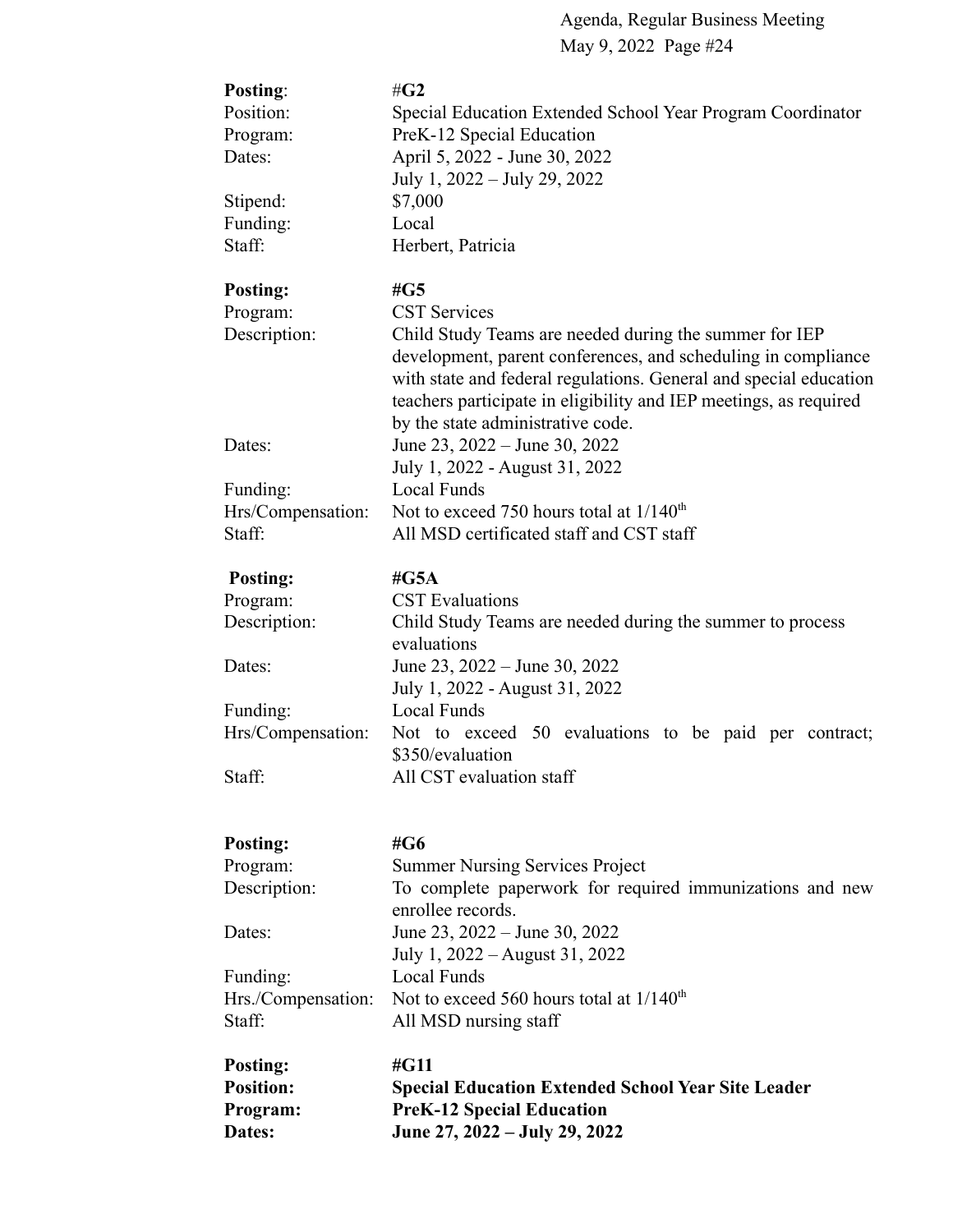**Stipend: \$4,500 Funding: Local Staff: Serra, Michael**

**EXPLANATION:** Upon submission of an approved timesheet, staff member will be compensated as outlined above.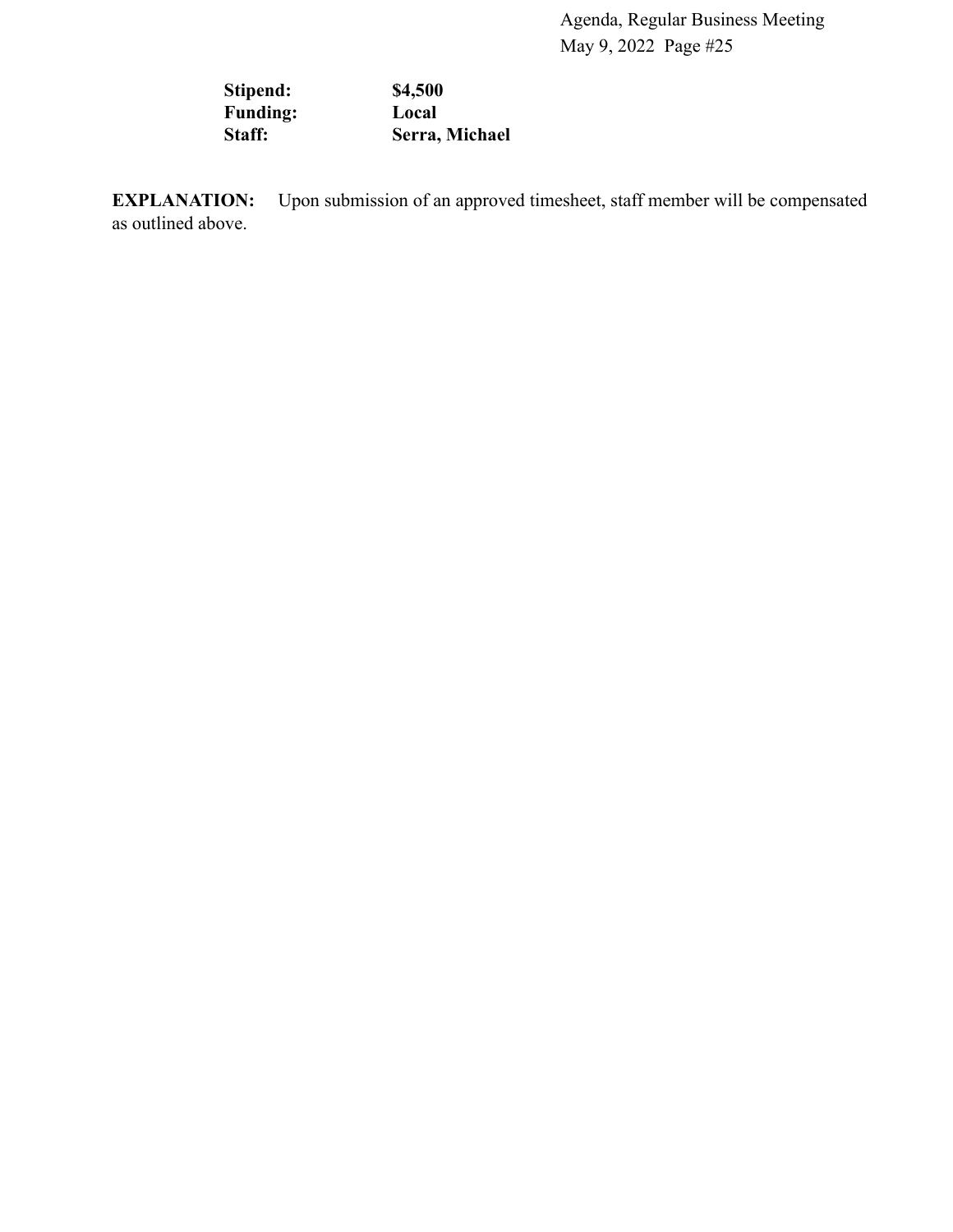#### **BUSINESS MATTERS** *DISTRICT*

# **Financial Reports**

Motion #1 **Financial Reports of the Secretary to the Board of Education**

that the Board of Education approve the following financial report as on file in the Business Administrator's office for the month of **[March 2022](https://drive.google.com/file/d/1BCc-AZw1eSErFDqg31dg8BNx3cneiyGX/view?usp=sharing)**

> Fund 10 -- General Fund Fund 20 -- Special Revenue Fund Fund 30 -- Capital Projects Fund Fund 40 -- Debt Service Fund

#### **Statement of Cash Balances**

that the Board of Education accept the Statement of Cash Balances for the month of **[March 2022](https://drive.google.com/file/d/17Wzbcq6Ykk5kzSwi5rUU0pXjB8OFFPim/view?usp=sharing)** which are reconciled with the Board Secretary's Reports by fund for that month.

- Motion #2 Pursuant to N.J.A.C. 6A:23-2.11 (c) 3, we certify that as of **March 2022** after review of the Secretary's monthly financial report (appropriations section) and upon consultation with the appropriate district officials, to the best of our knowledge, no major account or fund has been over expended in violation of N.J.A.C. 6A:23-2.11(a) and that sufficient funds are available to meet the district's financial obligations for the remainder of the fiscal year.
- Motion #3 Pursuant to N.J.A.C. 6A:23-2.11 (c) 4, I certify that as of **March 2022** no budgetary line item account has been over-extended in violation of N.J.A.C. 6A:23-2.11 (b).

Business Administrator/Board Secretary Date

\_\_\_\_\_\_\_\_\_\_\_\_\_\_\_\_\_\_\_\_\_\_\_\_\_\_\_\_\_\_\_\_\_\_\_\_\_ **May 9, 2022**

# *DISTRICT*

#### *BUDGET TRANSFERS*

Motion #4 that, upon the recommendation of the Interim Superintendent, the Board of Education . approve the Budget Transfers as on file in the Business Administrator's Office for the 2021-2022 budget through **[March 2022.](https://drive.google.com/file/d/1BCPR-tvlkiOjNBSZqQU0h-7mNGbhhgmF/view?usp=sharing)**

# *DISTRICT*

# *BILLS LIST 2021-2022*

Motion #5 that, upon the recommendation of the Interim Superintendent, the Board of Education approve the attached 2021-2022 bills list for the period ending:

> **[April 30, 2022](https://drive.google.com/file/d/1k1NVwc7wnEH_BDwoxNDhON2E_Gz7q52E/view?usp=sharing) (payroll) [May 9, 2022](https://drive.google.com/file/d/16nzN-Xry33N87Vagvv6XPmrqUQZlmPAf/view?usp=sharing)**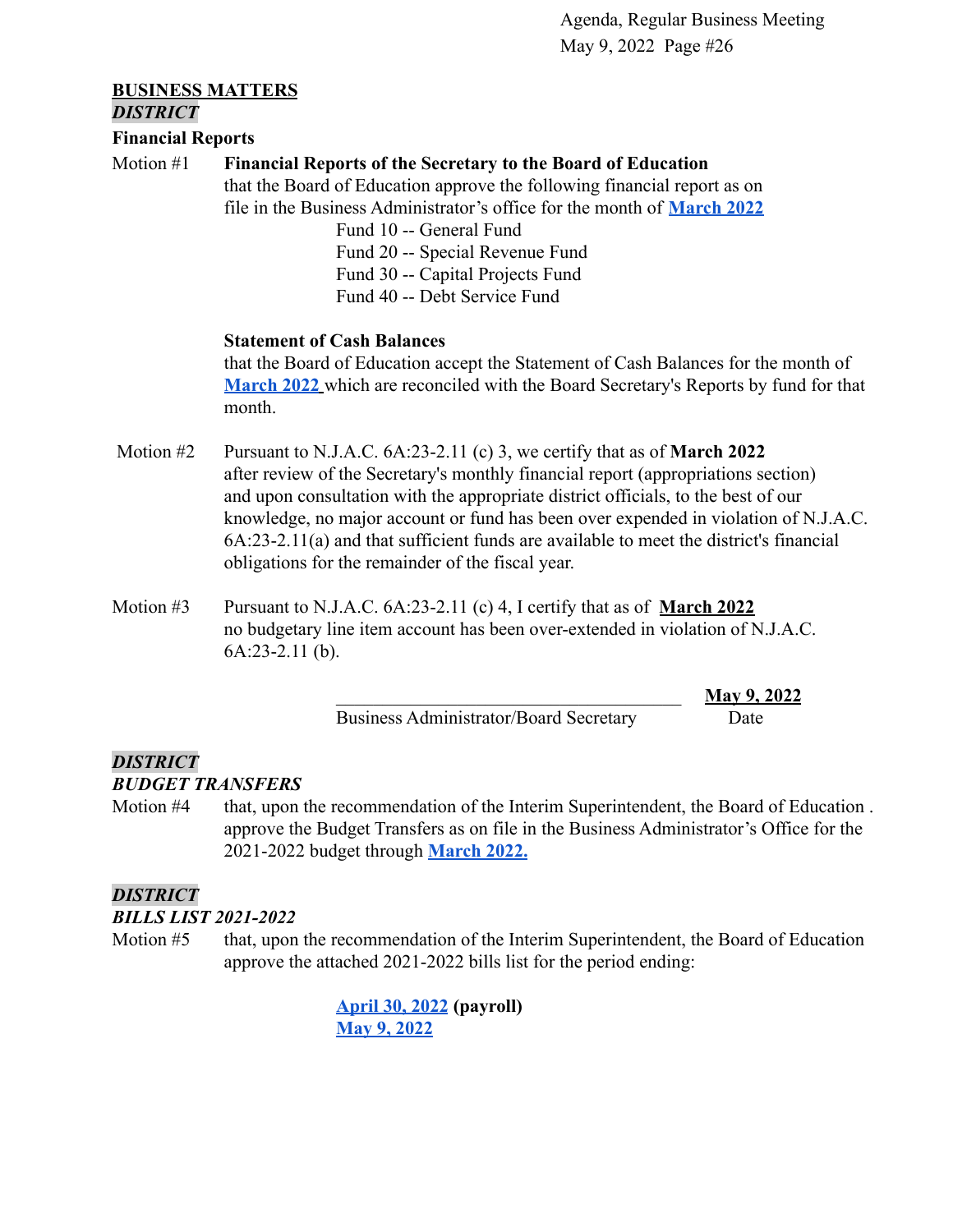# *9-12*

#### *HSA FUNDRAISING 2021-2022 - (revised)*

Motion #6 that upon the recommendation of the Interim Superintendent, the Board of Education approve the revised list of HSA/PTO fundraisers *received thus far* for the 2021-2022 school year as [attached.](https://drive.google.com/file/d/1qHCyEda516DjcA9mxfH6X-iRrNL6K_63/view?usp=sharing)

#### *DISTRICT*

#### *TUITION RATES*

Motion #7 that upon the recommendation of the Interim Superintendent the Board of Education approve the tuition rates for the 2022 – 2023 school year for Pre-School - Grade 12 Classes.

#### **REGULAR CLASSES**

| Pre-School                 | \$19,215.00 |
|----------------------------|-------------|
| Kindergarten               | \$19,215.00 |
| Grades 1-5                 | \$18,273.00 |
| Grades 6-8                 | \$18,633.00 |
| Grades 9-12                | \$19,328.00 |
| <b>SPECIAL CLASSES</b>     |             |
| Multiple Disabled          | \$63,798.00 |
| Multiple Disabled Summer   | 8,506.32    |
| Pre-School Disabled        | \$36,163.00 |
| Pre-School Disabled Summer | 4,821.84    |

# *9-12*

# *MORRIS COUNTY VOCATIONAL SCHOOL DISTRICT 2022-2023*

Motion #8 that upon the recommendation of the Interim Superintendent, the Board of Education approve an agreement with the Morris County Vocational School District for the 2022-2023 school year and approve the following tuition. Agreement on file in the Business Administrator's Office:

|                          | <b>Full Time Student</b> | <b>Part Time Student</b> |
|--------------------------|--------------------------|--------------------------|
| <b>General Education</b> | \$9,551.00               | \$4,723.00               |
| <b>Special Education</b> | \$13,262.00              | \$6,631.00               |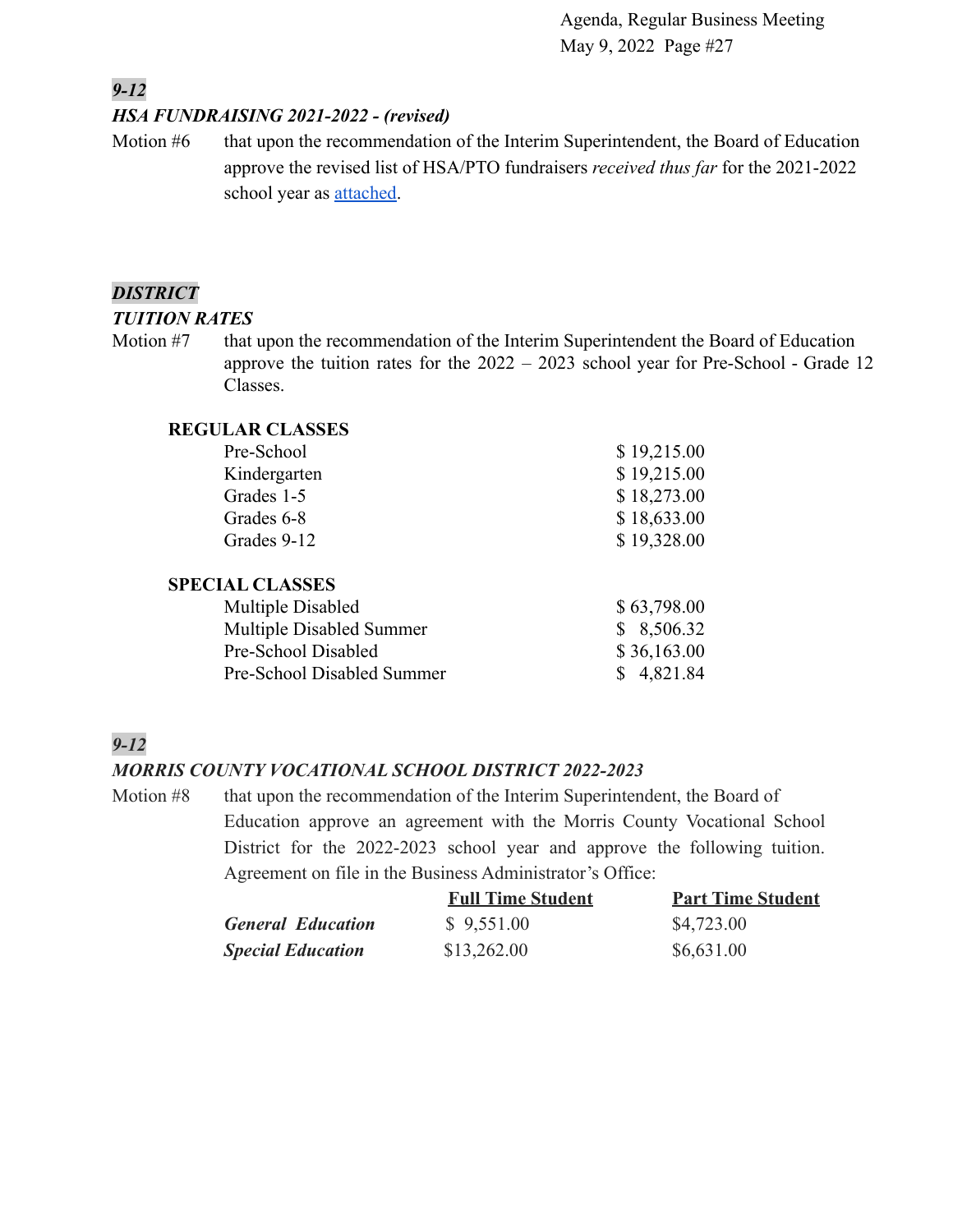#### *DISTRICT*

*BIDS*

#### **District Computer Repairs**

Motion #9 that upon the recommendation of the Interim Superintendent, the Board of Education approve pursuant to the provisions of N.J.S.A. 18A:18A-42, bid for District Computer Repairs, #23-006, having been duly advertised and received on April 28, 2022, the award be made to Softnetworks, LLC, Whippany, NJ, sole bidder for July 1, 2022 - June 30, 2023 as set forth below:

| <b>District Computer Repairs</b> | Softnetworks, LLC |
|----------------------------------|-------------------|
| <b>Hourly Repair Rate</b>        | \$45.00           |
|                                  |                   |
| Material Mark Up %               | $10.00\%$         |

#### **Refuse Removal**

Motion #10 that upon the recommendation of the Interim Superintendent, the Board of Education approve pursuant to the provisions of N.J.S.A. 18A:18A-42, the bid for Refuse Removal, Bid #23-008, having been duly advertised and received on April 28, 2022, the award be made to Interstate Waste Services of New Jersey, Inc., Teaneck, NJ, sole bidder, in the amount of \$104,842.81. Award to include 20 yard containers  $\omega$  1 call for \$525.00 each and 30 yard containers  $\omega$  1 call at \$625.00 each, on an as needed basis for the 2022-2023 school year.

| <b>Bidder</b>                    | <b>Base</b><br>Amount | 20 Yard<br>Container<br>$(a)1$ Call | 30 Yard<br>Container<br>$\omega$ 1 Call |
|----------------------------------|-----------------------|-------------------------------------|-----------------------------------------|
| Interstate Waste Services of New |                       |                                     |                                         |
| Jersey, Inc.                     | \$104,842.81          | \$525.00                            | \$625.00                                |

# *9-12*

# **Morristown High School Athletic Uniforms**

Motion #11 that upon the recommendation of the Interim Superintendent, the Board of Education approve pursuant to the provisions of N.J.S.A. 18A:18A-42, bids for Morristown High School Athletic Uniforms, Bid #23-001, having been duly advertised and received on April 28, 2022, the award, which represents line-item low bids for estimated quantities, be made in the amount of \$44,303.40 for the 2022-2023 School Year as set forth below: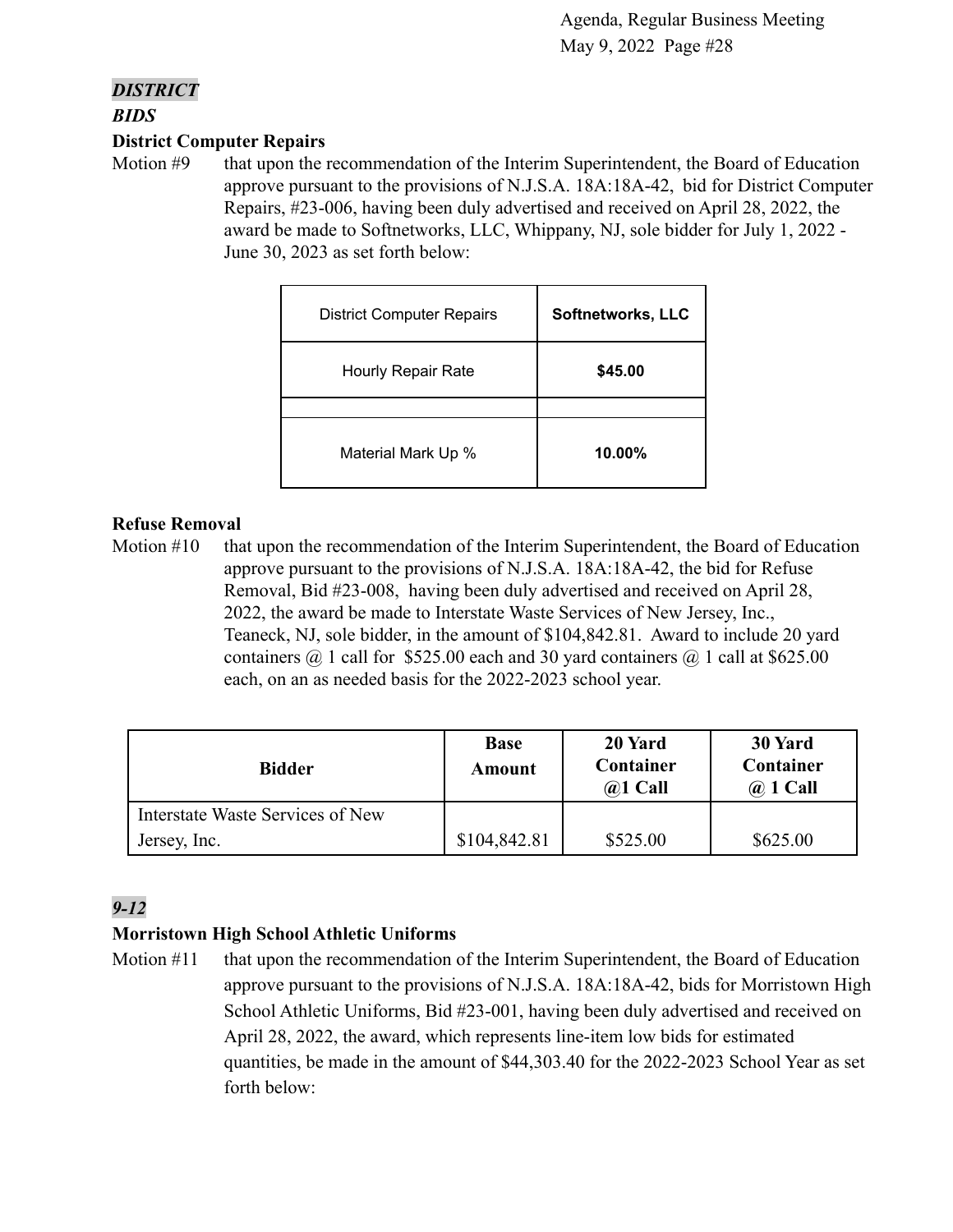| <b>Bid Amount</b> | Award         | Vendor            | <b>Description of Award</b>                                                                                                                                                  |
|-------------------|---------------|-------------------|------------------------------------------------------------------------------------------------------------------------------------------------------------------------------|
| \$41,095.00       | \$35,612.00   | <b>BSN</b> Sports | Baseball Jerseys; Basketball Shirts and<br>Shorts; Football Jerseys & Pants; Golf<br>Polos, Hoodies & Caps; Lacrosse<br>Jerseys; Ice Hockey Jerseys; Soccer<br><b>Shorts</b> |
| \$10,658.50       | \$4,679.00    | Sportsman's       | Bowling Shirts; Soccer Jerseys;<br><b>Swimming Suits</b>                                                                                                                     |
| 4,012.20<br>S.    | 4,012.20<br>S | Varsity           | Cheer Shell, Liners & Skirts                                                                                                                                                 |
| \$55,765.70       | \$44,303.20   | <b>Total</b>      |                                                                                                                                                                              |

#### *BID RENEWALS*

#### *DISTRICT*

#### **Bid Renewal # 20-004 Lawncare**

Motion #12 that upon the recommendation of the Interim Superintendent, the Board of Education approve pursuant to the provisions of N.J.S.A. 18A:18A-42, the bid for Lawncare, Bid #20-004, having been duly advertised and received on June 11, 2020, and awarded on June 22, 2020 to TruGreen Limited Partnership, Randolph, New Jersey, shall be renewed for the second one-year renewal at a 0% increase for the 2022-2023 school year as set forth below:

|                               | <b>TruGreen Limited</b><br>Partnership |
|-------------------------------|----------------------------------------|
| <b>BASE BID:</b>              |                                        |
| Fertilization                 | \$10,668.00                            |
| Crabgrass Control             | \$4,064.00                             |
| <b>Broadleaf Weed Control</b> | \$7,748.00                             |
| <b>Vegetation Control</b>     | \$3,520.00                             |
| <b>Total Base Bid</b>         | \$26,000.00                            |
|                               |                                        |
| <b>OPTIONS, PER ACRE:</b>     |                                        |
| <b>Surface Insect Control</b> | \$110.00                               |
| Grub Control (Merit)          | 150.00                                 |
| Lime (Pelletized)             | \$150.00                               |
| Drive (for crab grass)        | \$160.00                               |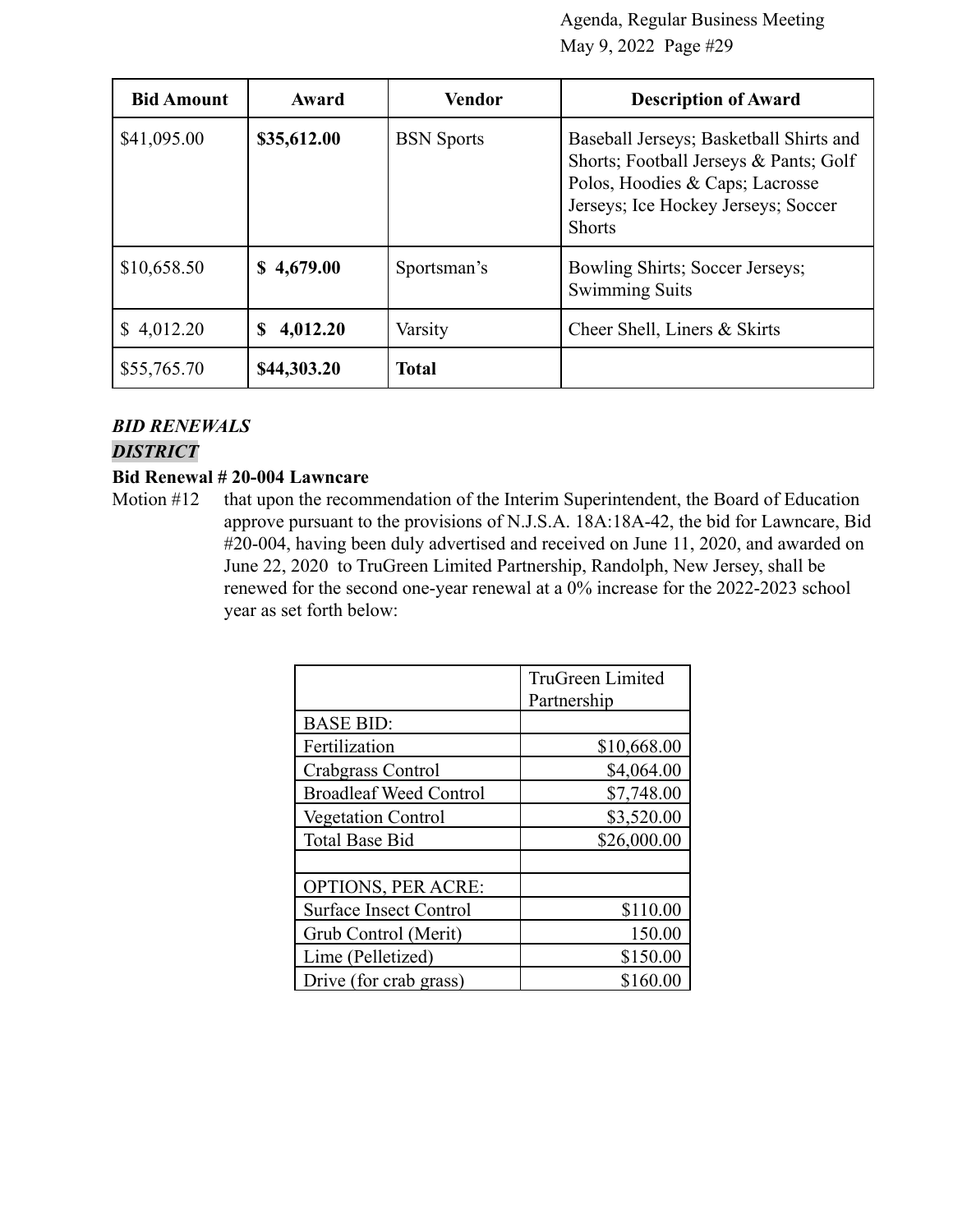#### *DISTRICT*

#### **Bid Renewal # 20-009 (B) Bus Repairs**

Motion #13 that upon the recommendation of the Interim Superintendent, the Board of Education approve pursuant to the provisions of N.J.S.A. 18A:18A-42, the bid for Bus Repairs, Bid #20-009 (B), having been duly advertised and received on July 7, 2020, and awarded on August 24, 2020 to Belair Services, LLC, Orange, New Jersey, shall be renewed for the second one-year renewal at a 0% increase for the 2022-2023 school year as set forth below:

|                          | Belair Services, LLC |
|--------------------------|----------------------|
| FOR IN SHOP REPAIRS:     |                      |
| Materials Discount %     | $20\%$               |
| <b>Hourly Labor Rate</b> | \$60.48              |
| One-Way Towing Charge    | \$60.00              |
|                          |                      |
| FOR ON SITE REPAIRS:     |                      |
| Materials Discount %     | $20\%$               |
| Hourly Labor Rate        |                      |

#### *DISTRICT*

#### **Bid Renewal #22-028 HEPA Filtration**

Motion #14 that upon the recommendation of the Interim Superintendent, the Board of Education approve pursuant to the provisions of N.J.S.A. 18A:18A-42, the Bid for HEPA Filtration, #22-028, having been duly advertised and received on June 22, 2021, and awarded on July 26, 2021 to Medify Air, Deerfield Beach, FL, shall be renewed for the first one-year renewal at 0% increase for the 2022-2023 school year.

# *9-12*

#### **Bid Renewal # 22-003 Security System Maintenance & Monitoring**

Motion #15 that upon the recommendation of the Interim Superintendent, the Board of Education approve pursuant to the provisions of N.J.S.A. 18A:18A-42, the bid for Security System Maintenance & Monitoring, #22-003, having been duly advertised and received on May 4, 2021 and awarded on May 10, 2021 to General Alarm, LLC, dba Triad Security Systems, Union, New Jersey, in the amount of \$60,480.00 for the annual maintenance of security equipment for all district schools, MHS Field House, MHS Press Box, Transportation Department and Liberty Street Maintenance Building. Services include Dual-Tech motion detectors @ \$350.00 each and Passive Infrared motion detectors  $\omega$  \$275.00 each, as needed, shall be renewed for the first one-year renewal at 0% increase for the 2022-2023 school year.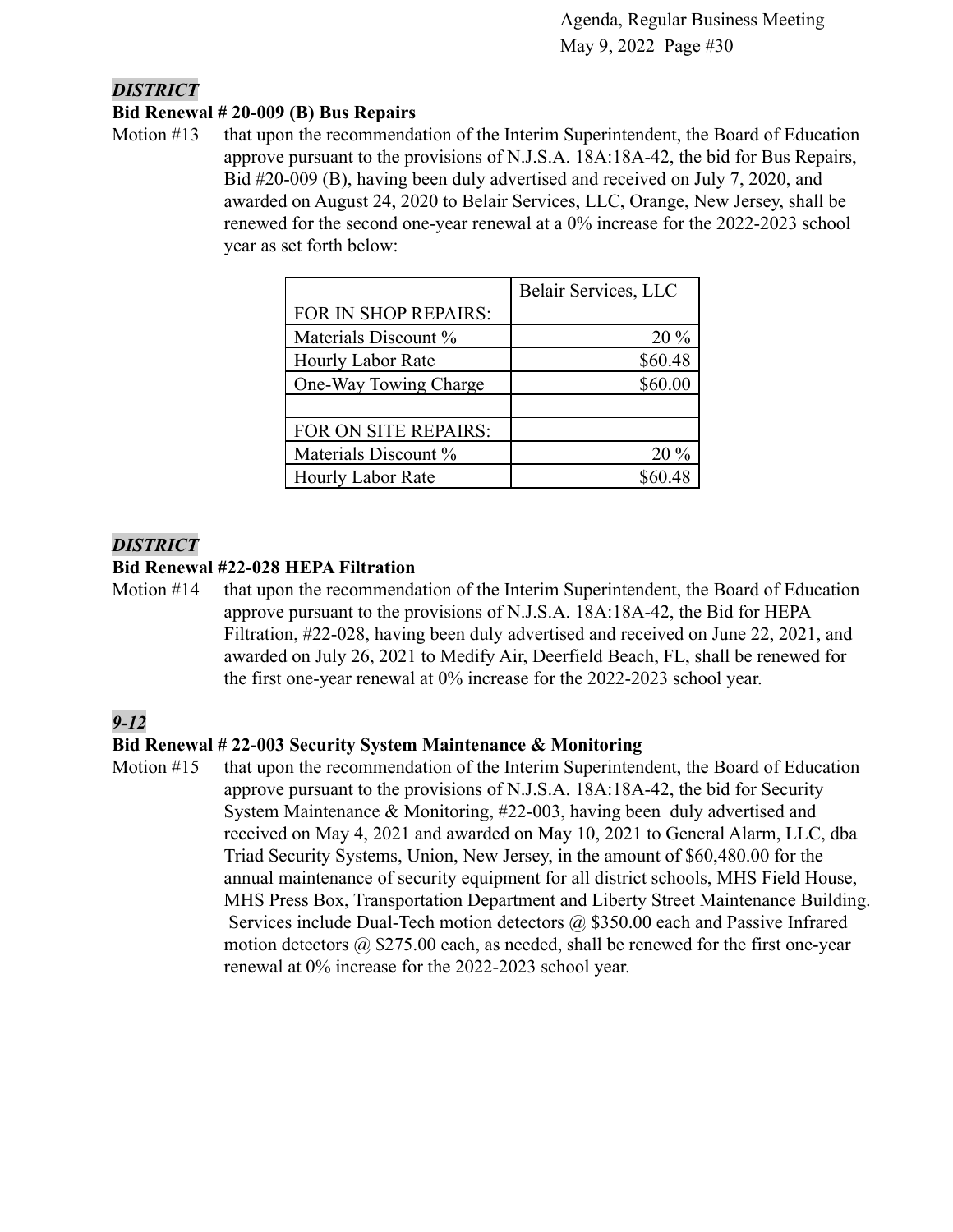# *PK-8*

# **Bid Renewal #22-019 Providing After School Enrichment / Recreational Programs for Students in grades K-5**

Motion  $#16$  that upon the recommendation of the Interim Superintendent, the Board of Education approve pursuant to the provisions of N.J.S.A. 18A:18A-42, the RFP for Providing After School Enrichment / Recreational Programs for Students in grades K-5, #22-019, having been duly advertised and received on May 4, 2021, and awarded on June 14, 2021 to SEE Camp, Inc. DBA Horizons in Learning, Livingston, NJ, shal be renewed for the first one-year renewal at 0% increase for the 2022-2023 school year as set forth below. Expenses will be offset by program fees.

| Category                   | <b>Vendor</b>                           | <b>Cost Per Student</b> |
|----------------------------|-----------------------------------------|-------------------------|
| <b>STEM</b>                | SEE Camp, Inc. DBA Horizons in Learning | $$15$ /week             |
| Theater                    | SEE Camp, Inc. DBA Horizons in Learning | $$15$ /week             |
| Art                        | SEE Camp, Inc. DBA Horizons in Learning | $$15$ /week             |
| Science                    | SEE Camp, Inc. DBA Horizons in Learning | $$15$ /week             |
| Theater / Language<br>Arts | SEE Camp, Inc. DBA Horizons in Learning | $$15$ /week             |
| Sports and Fitness         | SEE Camp, Inc. DBA Horizons in Learning | $$15$ /week             |

# *TRANSPORTATION*

# *DISTRICT*

# *School Bus Evacuation Drills*

Motion #17 that upon the recommendation of the Interim Superintendent, the Board of Education acknowledges the completion of the required School Bus Evacuation Drills for the 2021-2022 school year. Bus evacuations completed October 2021 and April 2022.

# **EXPLANATION**

New Jersey Administrative Code 6A:27-11.2 requires two School Bus Evacuation Drills yearly. Drills were held at all public, private and charter schools as the buses arrived in the morning.

# *9-12*

# *Joint Transportation Agreement - 2021-2022*

Motion #18 that upon the recommendation of the Interim Superintendent, the Board of Education approve the 2021-2022 joint transportation agreement as a joiner with the Rancocas Valley Regional High School for one student attending Burlington County Alternative High School effective February 22, 2022 to June 30, 2022 in the amount of \$1,600.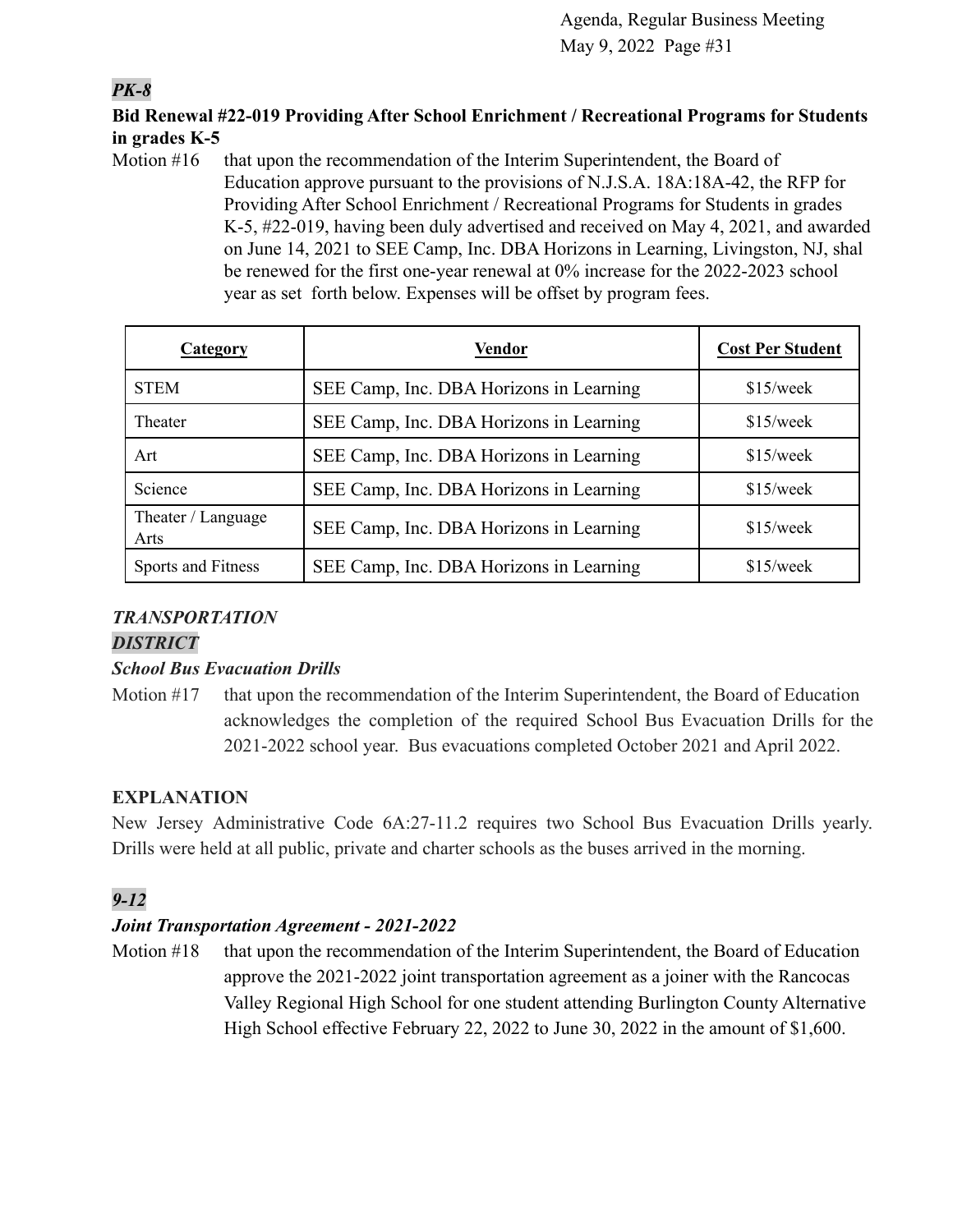# *DISTRICT*

# *PROFESSIONAL SERVICES 2021-2022*

Motion #19 WHEREAS, there exists a need for professional services for 2021-2022 and funds are available for these purposes.

> WHEREAS, the Public School Contracts Law (Chapter 114, Laws of 1977) requires that the Resolution authorizing the award of contracts for professional services without competitive bids be publicly adopted,

NOW THEREFORE BE IT RESOLVED by the Morris School District Board of Education that the following be engaged for professional services as described and in the amount as follows:

| <b>Brookfield Educational</b><br>Services | Home/Bedside Instruction | \$50/hour |
|-------------------------------------------|--------------------------|-----------|
|                                           |                          |           |

# *DISTRICT*

# *PROFESSIONAL SERVICES 2021-2022 (revised)*

Motion #20 WHEREAS, there exists a need for professional services for 2021-2022 and funds are available for these purposes.

> WHEREAS, the Public School Contracts Law (Chapter 114, Laws of 1977) requires that the Resolution authorizing the award of contracts for professional services without competitive bids be publicly adopted,

NOW THEREFORE BE IT RESOLVED by the Morris School District Board of Education that the following be engaged for professional services as described and in the amount as follows:

|      | Bartky Health Care Center,   Psychiatric Evaluation Services | \$1,300/evaluation                    |
|------|--------------------------------------------------------------|---------------------------------------|
| LLC' |                                                              | <b>\$1,500/evaluation eff. 6/1/22</b> |

# **EXPLANATION**

Motion originally approved at October 21, 2021, motion #23. Vendor is increasing rate as of 6/1/22.